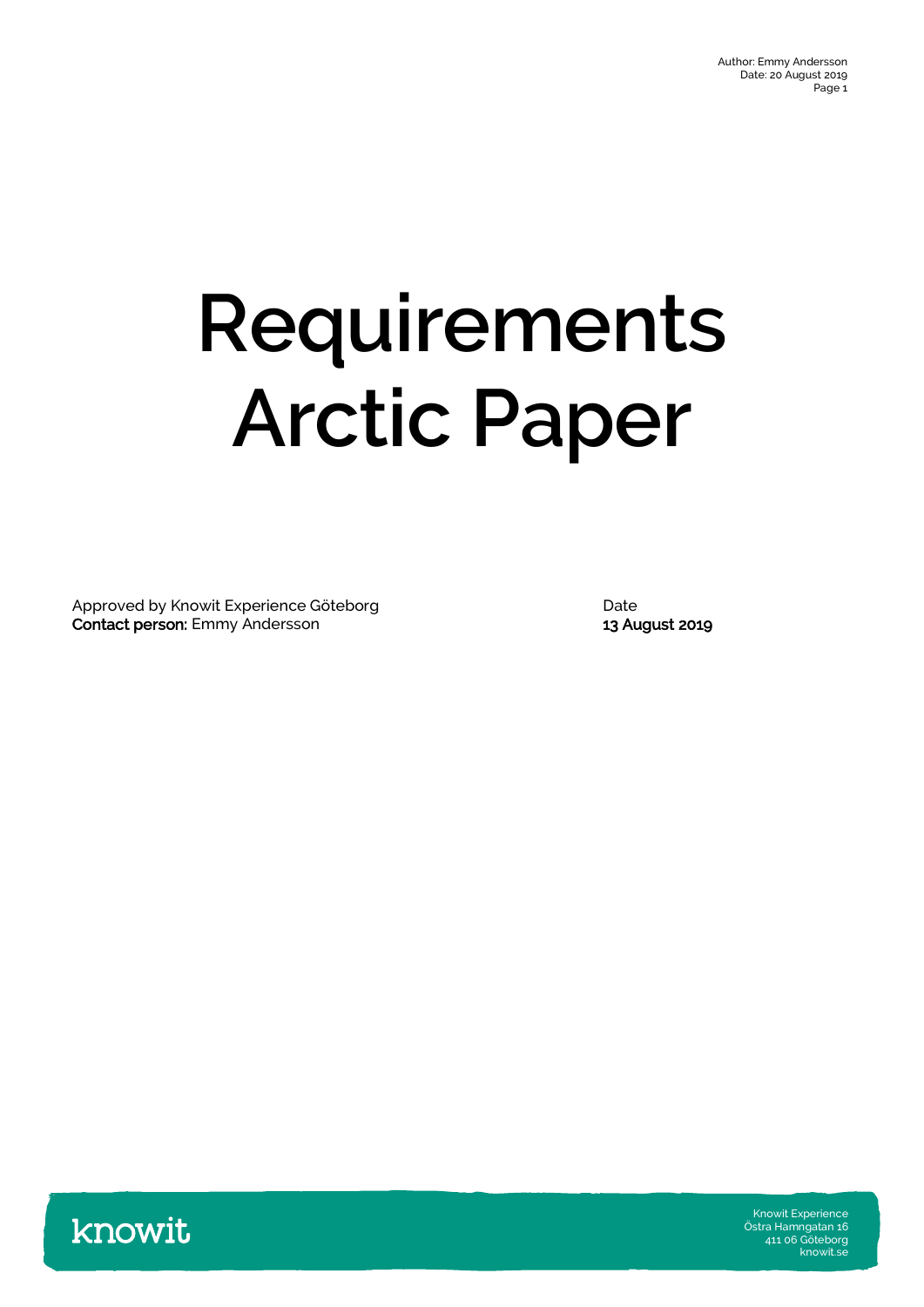# Innehållsförteckning

| $\mathbf{1}$   |       |         |  |
|----------------|-------|---------|--|
|                | 1.1.1 |         |  |
|                | 1.2   |         |  |
|                | 1.2.1 |         |  |
|                | 1.2.2 |         |  |
|                | 1.2.3 |         |  |
| $\overline{2}$ |       |         |  |
|                | 2.1   |         |  |
|                | 2.1.1 |         |  |
|                | 2.1.2 |         |  |
|                |       | 2.1.2.1 |  |
|                |       | 2.1.2.2 |  |
|                | 2.1.3 |         |  |
|                | 2.1.4 |         |  |
|                | 2.1.5 |         |  |
| 3              |       |         |  |
|                | 3.1   |         |  |
|                | 3.1.1 |         |  |
|                | 3.1.2 |         |  |
|                |       | 3.1.2.1 |  |
|                |       | 3.1.2.2 |  |
|                | 3.1.3 |         |  |
|                | 3.1.4 |         |  |
|                | 3.1.5 |         |  |
|                | 3.1.6 |         |  |
| $\overline{4}$ |       |         |  |
|                | 4.1   |         |  |
|                | 4.1.1 |         |  |
|                | 4.1.2 |         |  |
|                | 4.1.3 |         |  |
|                | 4.1.4 |         |  |
|                |       | 4.1.4.1 |  |
|                |       | 4.1.4.2 |  |
|                | 4.1.5 |         |  |
|                | 4.1.6 |         |  |
|                | 4.1.7 |         |  |
|                | 4.1.8 |         |  |
| 5              |       |         |  |
|                | 5.1   |         |  |
|                | 5.1.1 |         |  |

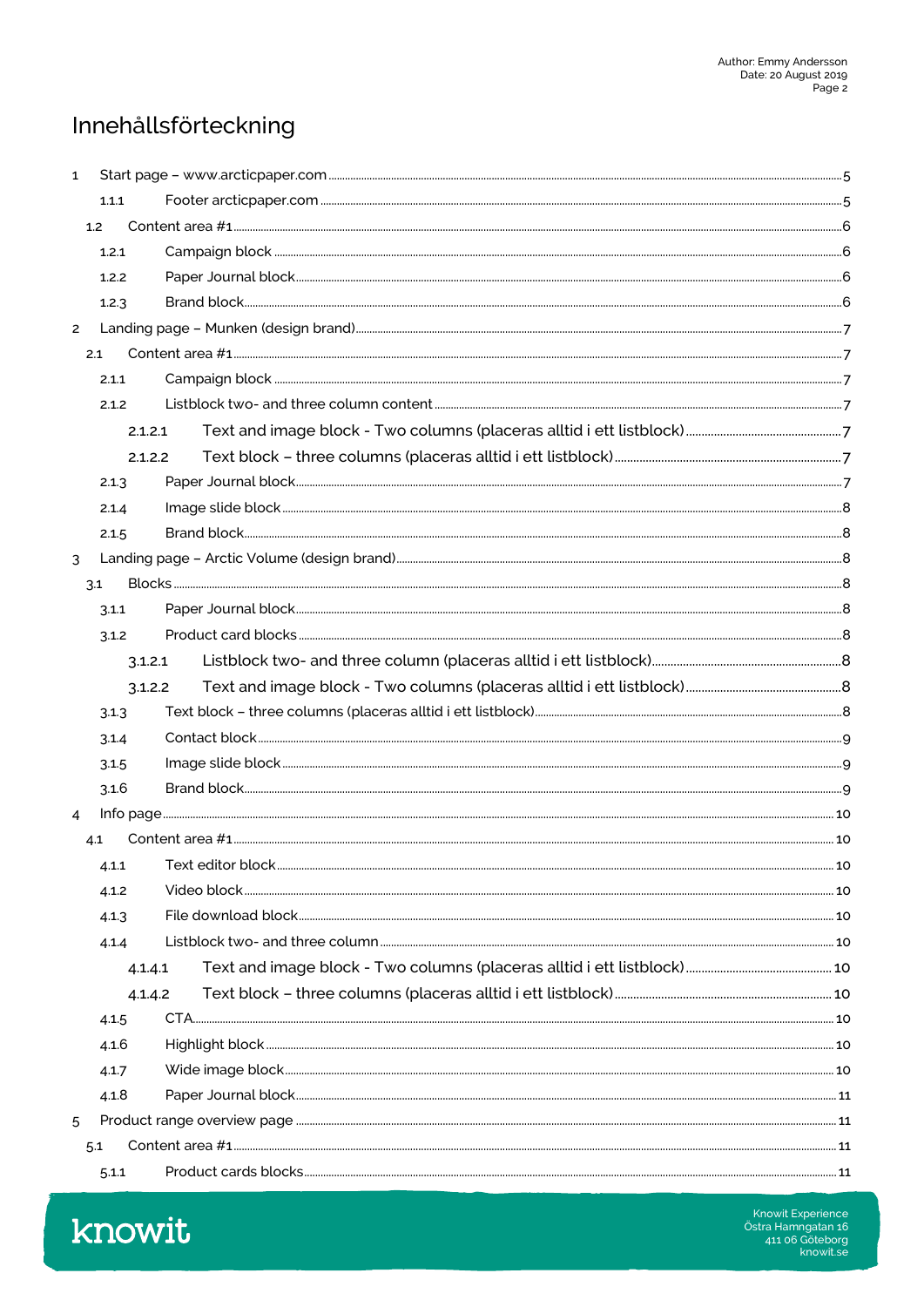|                | 5.1.2  |         |  |
|----------------|--------|---------|--|
|                | 5.1.3  |         |  |
|                |        | 5.1.3.1 |  |
|                | 5.1.4  |         |  |
| 6              |        |         |  |
|                | 6.1.1  |         |  |
|                | 6.1.2  |         |  |
|                | 6.1.3  |         |  |
|                | 6.1.4  |         |  |
|                | 6.1.5  |         |  |
|                | 6.1.6  |         |  |
|                |        | 6.1.6.1 |  |
|                | 6.1.7  |         |  |
| $\overline{7}$ |        |         |  |
| 8              |        |         |  |
|                | 8.1    |         |  |
|                | 8.1.1  |         |  |
| 9              |        |         |  |
| 10             |        |         |  |
|                | 10.1   |         |  |
|                | 10.1.1 |         |  |
|                | 10.1.2 |         |  |
|                | 10.1.3 |         |  |
| 11             |        |         |  |
|                | 11.1   |         |  |
|                | 11.1.1 |         |  |
|                | 11.1.2 |         |  |
|                | 11.1.3 |         |  |
|                | 11.1.4 |         |  |
|                | 11.1.5 |         |  |
|                | 11.1.6 |         |  |
|                |        |         |  |
|                | 11.1.7 |         |  |
| 12             |        |         |  |
|                | 12.1   |         |  |
|                | 12.1.1 |         |  |
|                | 12.1.2 |         |  |
|                | 12.2   |         |  |
|                | 12.3   |         |  |
|                | 12.4   |         |  |
| 13             |        |         |  |
|                | 13.1   |         |  |

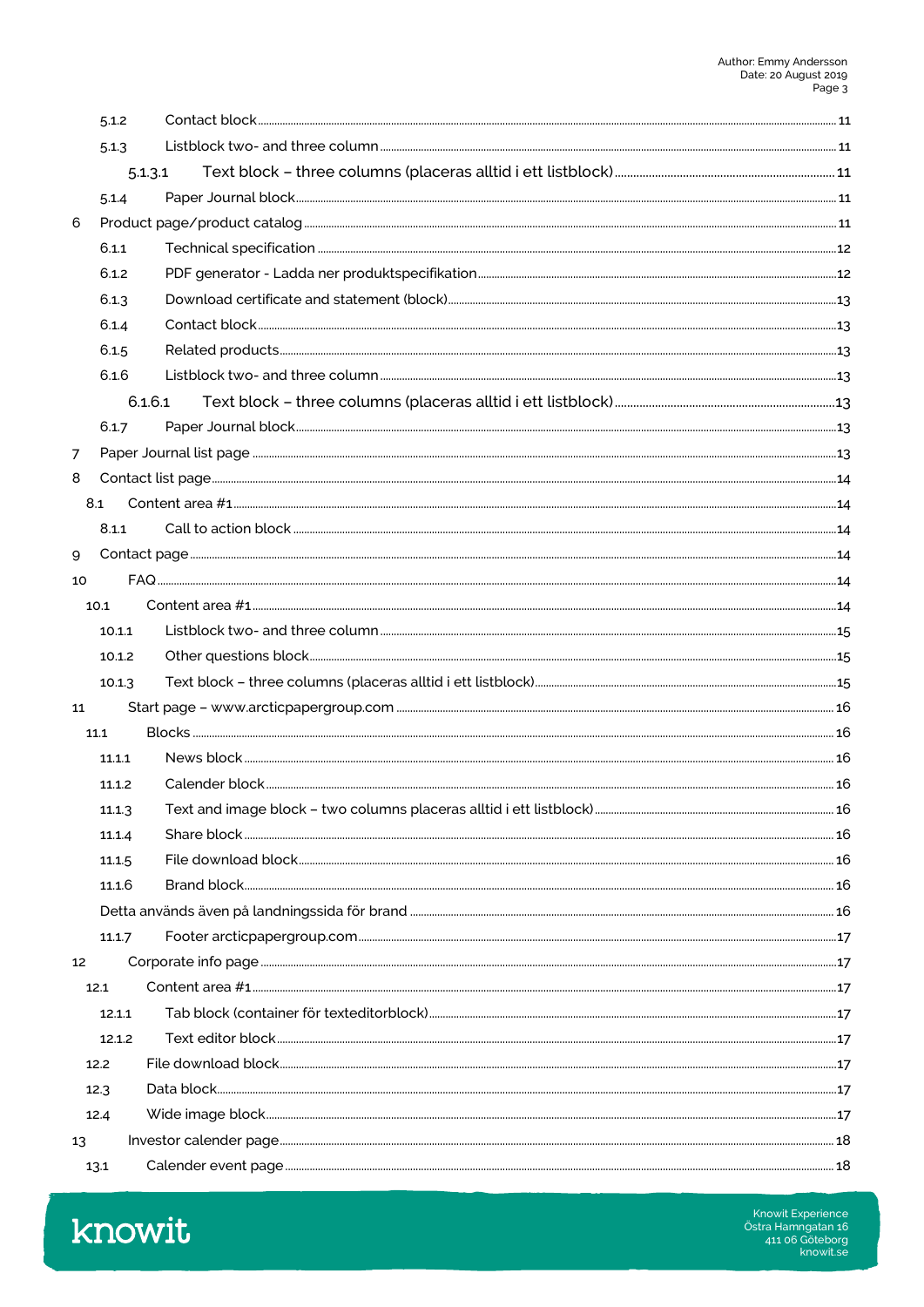| 14    |  |
|-------|--|
| 15    |  |
| 16    |  |
| 17    |  |
| 18    |  |
| 19    |  |
| 20    |  |
| 21    |  |
| 22    |  |
| 22.1  |  |
| 22.2  |  |
| 22.3  |  |
| 22.4  |  |
| 22.5  |  |
| 22.6  |  |
| 22.7  |  |
| 22.8  |  |
| 22.9  |  |
| 22.10 |  |
| 22.11 |  |
| 22.12 |  |
| 23    |  |
| 23.1  |  |
| 23.2  |  |
| 23.3  |  |
|       |  |
| 23.4  |  |
| 23.5  |  |
| 23.6  |  |
| 23.7  |  |
| 23.8  |  |
| 23.9  |  |
| 23.10 |  |
| 23.11 |  |

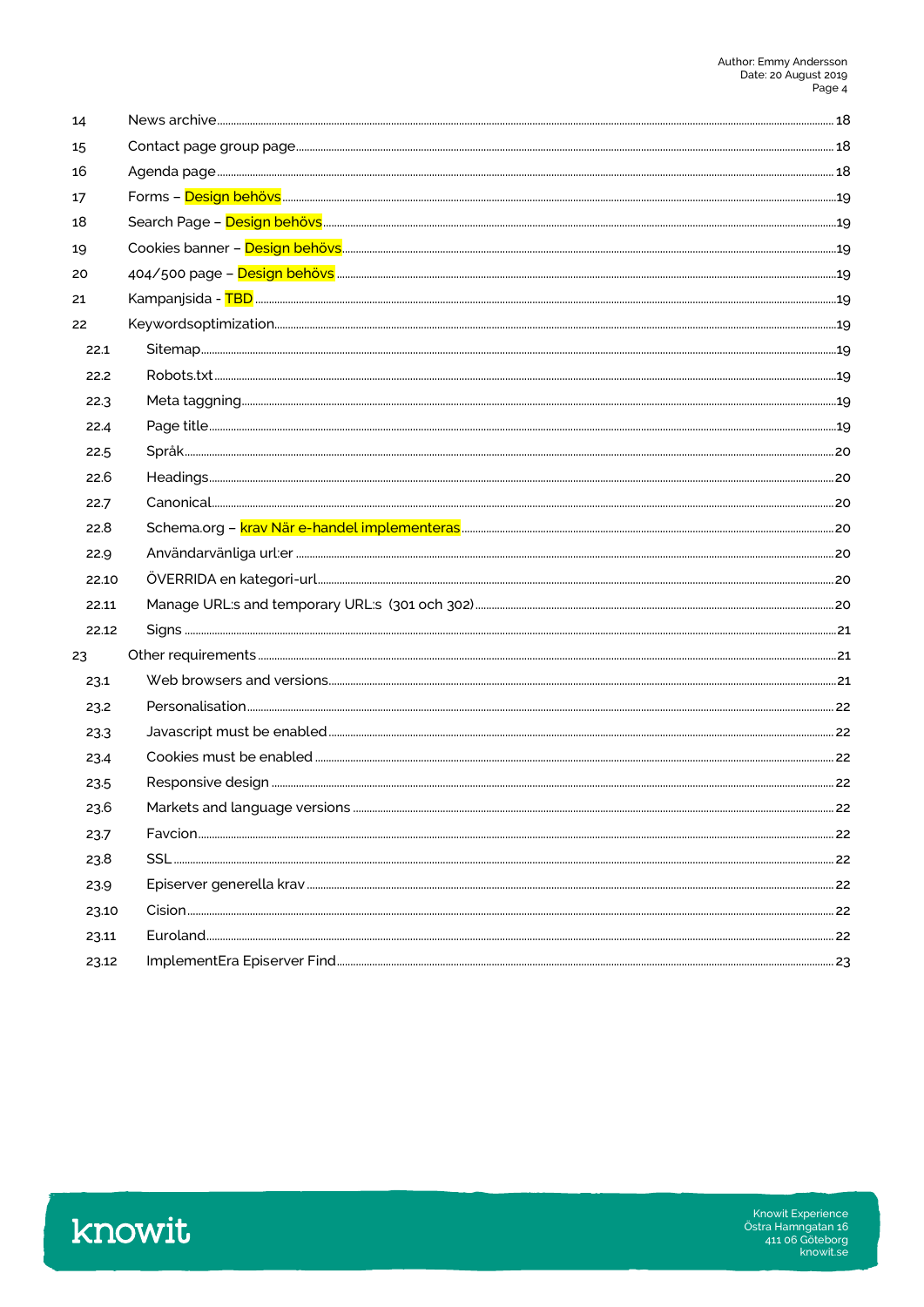# <span id="page-4-0"></span>1 Start page – www.arcticpaper.com

#### Länk till startsida i invision

<https://projects.invisionapp.com/share/RKRTFO894EW#/screens>

#### **Egenskaper**

Top hero image: Redaktören ska kunna:

- Lägga in bild alternativt en film (Youtube eller vimeo),
- Skriva en rubrik H1.
- Introtext och länk.
- Redaktören ska kunna välja om text ska vara vit eller svart.
- Redaktören ska kunna välja om text presenteras vänster- eller högercentrerad, alternativt centrerad.
- Redaktören ska kunna lägga in en vit alternativt svart bakgrundsplatta med rubrik, text och länk. Om vit bakgrund svart text, om svart bakgrund så blir texten vit. – Se Therese senaste design förslag

#### Header

- Två menyer,
- Vänstermeny representerar sidträdet.
- Höger menyn baseras på katalogstrukturen (katalognod per brand).
- För startsidan för Arctic paper group behöver vi kunna ha en ytterligare logga alternativt text.

| E        | Arctic Paper Group<br><b>ARCTIC PAPER</b> | Product brands + |       |
|----------|-------------------------------------------|------------------|-------|
| $\equiv$ | 00                                        | Product brands + | Q     |
|          | <b>ARCTIC PAPER</b>                       | _____            | _____ |

# <span id="page-4-1"></span>1.1.1 Footer arcticpaper.com

#### Redigeras på startsida

Länkar som ska gå att editera (Arctic Paper Group, Sustainability, Careers, New & archive, Contact)

#### This is Arctic Paper

- Rubrik
- **Text**
- Länk

knowit

Nyhetsbrev formulär – Ej implementeras initial

Välj varumärke (Drop-down)– länk till landningssida för ett varumärke.

#### Val av marknad (Drop-down).

Social media länkar - Redaktören ska kunna lägga till länk till de olika kanalerna. När vald kanal publiceras visas loggan.

Länkar till information om Cookies, Data policy, Integrity and GDPR.

|                  |                                                                                              | Arctic Paper Group | Sustainability                                  | Careers                       | News & archive | Contact        |                                                                                                                |
|------------------|----------------------------------------------------------------------------------------------|--------------------|-------------------------------------------------|-------------------------------|----------------|----------------|----------------------------------------------------------------------------------------------------------------|
|                  | This is Arctic Paper<br>Paper with a personality. Paper<br>that reflects your emotion. Paper |                    | Sign up to receive our newsletter with news and | trends in the world of paper. |                |                |                                                                                                                |
|                  | that keeps its promises.                                                                     |                    | Get newsletter for inspiration                  |                               | Subscribe      | CHOOSE BRAND V |                                                                                                                |
|                  | Go to Arctic Paper +                                                                         |                    |                                                 |                               |                | SV Sweden v    |                                                                                                                |
|                  |                                                                                              |                    |                                                 | Join the conversation         |                |                |                                                                                                                |
|                  |                                                                                              |                    |                                                 | 0@@@                          |                |                |                                                                                                                |
| Made in InVision |                                                                                              |                    | Data policy<br>Cookie policy                    | Integrity & CDPR              |                |                |                                                                                                                |
|                  |                                                                                              |                    |                                                 |                               |                |                |                                                                                                                |
|                  |                                                                                              |                    |                                                 |                               |                |                | the property of the property of the control of the control of the control of the control of the control of the |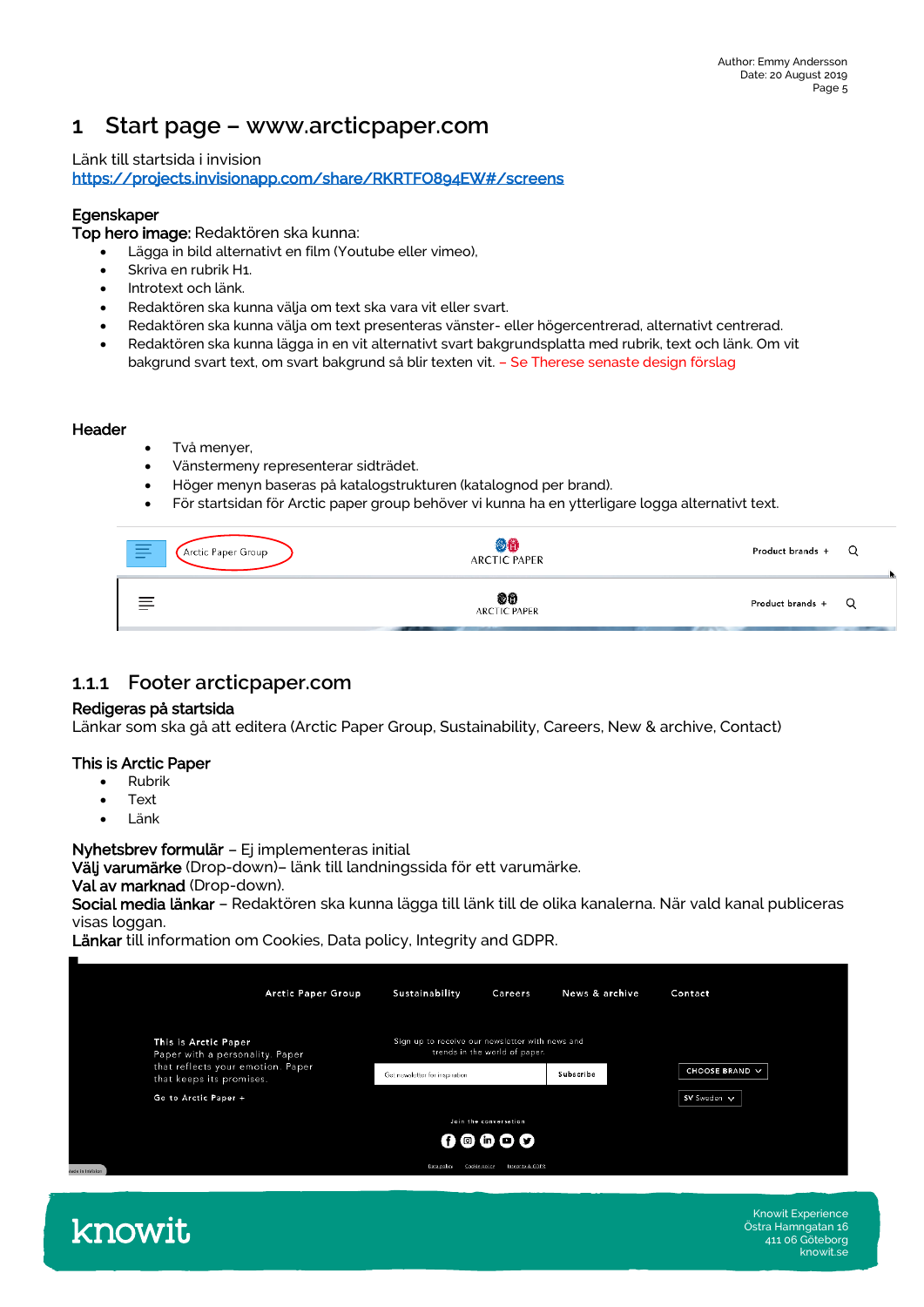# <span id="page-5-0"></span>1.2 CONTENT AREA #1

### <span id="page-5-1"></span>1.2.1 Campaign block

En innehållsyta som kan inneha två kampanjblock alternativt ett (en bred bild). Redaktören ska kunna lägga in bild alternativt film. Lägga in länk (blå knapp) samt, Rubrik och introduktionstext, redaktören ska kunna välja färg på text (svart eller vit). Man ska också kunna sätta en text på bilden (see whats going on).

### <span id="page-5-2"></span>1.2.2 Paper Journal block

Hämtar in alla artiklar ifrån platshållaren för paper journal artiklar. Kategorier/taggar för artiklarna ska definieras i ett möte med Arctic Paper. Taggar ska kunna tas bort eller läggas till av en redaktör. (Vi bör ej använda Episerver standardkategorier).

### <span id="page-5-3"></span>1.2.3 Brand block

Ett block som kort presenterar de olika varumärkena. Redaktören ska kunna välja och lägga in egna loggor, lägga in text. Kanske längre än en mening. Även kunna länka loggan + text mot respektive varumärke.

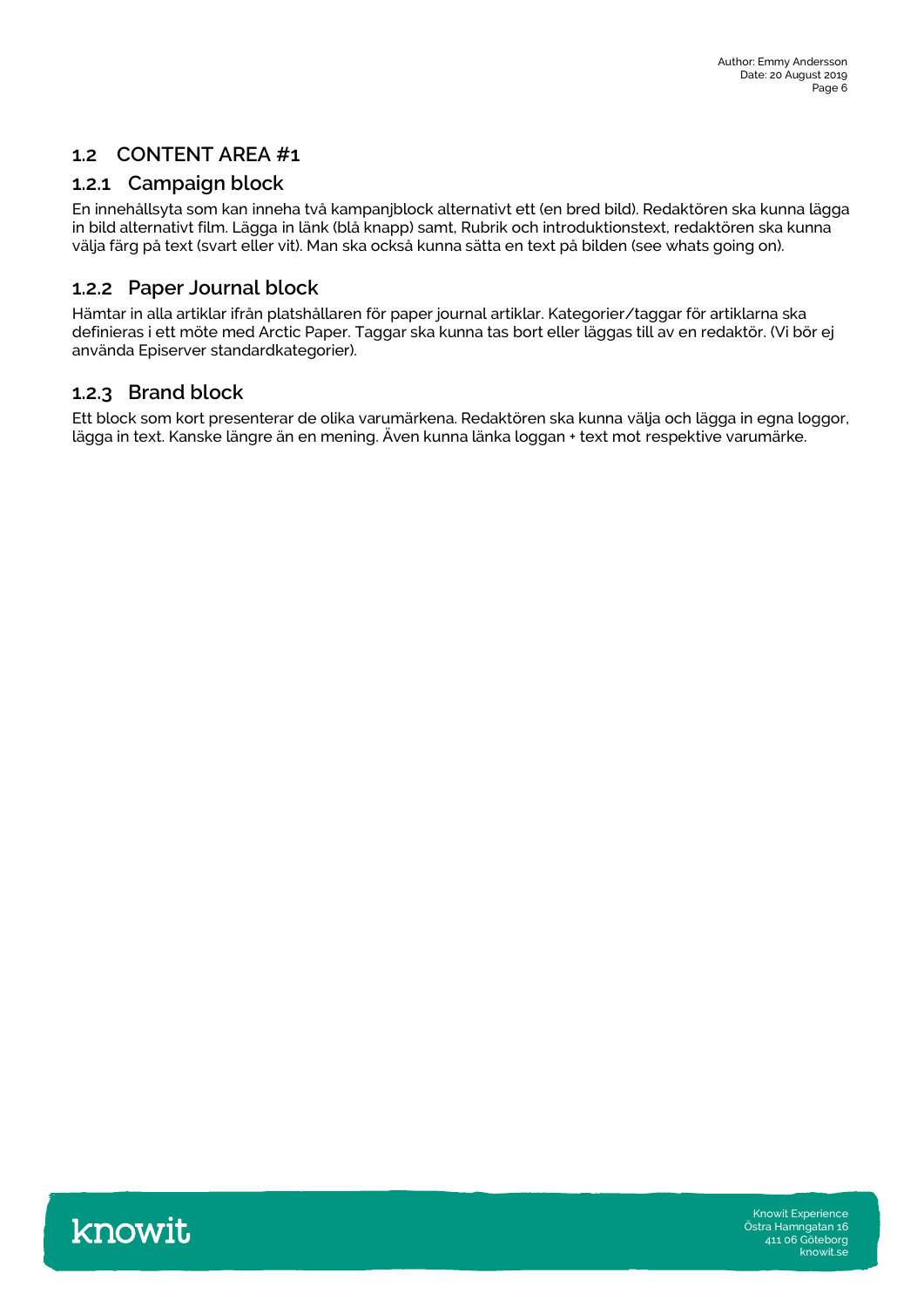# <span id="page-6-0"></span>2 Landing page – Munken (design brand)

#### Invision

<https://projects.invisionapp.com/share/RKRTFO894EW#/screens/362114956>

Notera att landningssidorna för Munken och Arctic Volume äger egenskaperna från startsidemallen.

Top hero image: Redaktören ska kunna:

- Lägga in bild alternativt en film (Youtube eller vimeo),
- Skriva en rubrik H1.
- Introtext och länk.
- Redaktören ska kunna välja om text ska vara vit eller svart.
- Redaktören ska kunna välja om text presenteras vänster- eller högercentrerad, alternativt centrerad.
- Redaktören ska kunna lägga in en vit alternativt svart bakgrundsplatta med rubrik, text och länk. Om vit bakgrund svart text, om svart bakgrund så blir texten vit. – Se Therese senaste designförslag

# <span id="page-6-1"></span>2.1 CONTENT AREA #1

### <span id="page-6-2"></span>2.1.1 Campaign block

En innehållsyta som kan inneha två kampanjblock alternativt ett (en bred bild).

Redaktören ska kunna lägga in bild alternativt film.

Lägga in länk (blå knapp) samt rubrik och introduktionstext, redaktören ska kunna välja färg på text (svart eller vit).

Man ska också kunna sätta en text på bilden (see whats going on).

Redaktör ska kunna välja bakgrundsfärg (vit) om bakgrundsbild inte används.

### <span id="page-6-3"></span>2.1.2 Listblock two- and three column content

Text och image block placeras i listblocket. Redaktören ska kunna lägga in rubrik för listblocket.

#### <span id="page-6-4"></span>2.1.2.1 TEXT AND IMAGE BLOCK - TWO COLUMNS (PLACERAS ALLTID I ETT LISTBLOCK)

Redaktören ska kunna lägga till:

- Det ska finnas ett textfält för versaltext.
- En rubrik
- En introduktionstext
- En länktext
- Samt lägga in en tillhörande bild
- Redaktören ska kunna välja om text eller bild ska höger- eller vänstercentreras.

#### <span id="page-6-5"></span>2.1.2.2 TEXT BLOCK – THREE COLUMNS (PLACERAS ALLTID I ETT LISTBLOCK)

(se skiss för Arctic Volume)

Redaktören ska kunna lägga till rubrik (h2 eller h3?) för aktuellt block.

Redaktören ska kunna lägga till ingress för aktuellt block.

Redaktör ska kunna lägga till två till tre textkolumner med rubrik, introduktionstext till undersida samt länk. Blocket renderar undersidans ingress om inte en alternativ text angivits i blocket. Redaktör anger rubrik och länktext.

### <span id="page-6-6"></span>2.1.3 Paper Journal block

Hämtar in alla artiklar ifrån platshållaren för paper journal artiklar. Redaktören ska på blocket kunna välja hur många artiklar/rader med artiklar som ska presenteras i blocket.

Kategorier/taggar för artiklarna ska definieras i ett möte med Arctic Paper. Taggar ska kunna tas bort eller läggas till av en redaktör. (Vi bör ej använda Episerver standardkategorier).

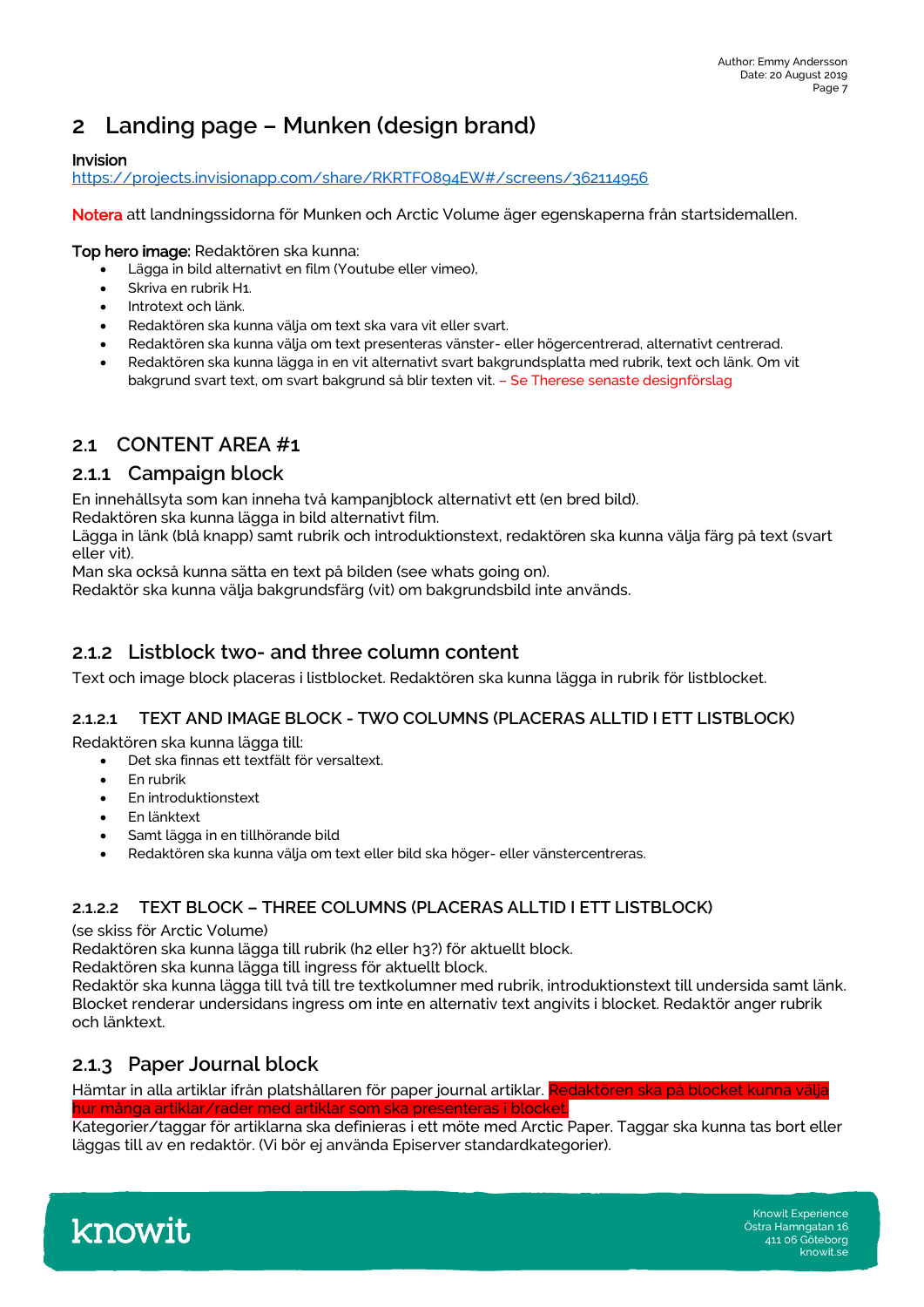### <span id="page-7-0"></span>2.1.4 Image slide block

Redaktör ska kunna lägga in bild och länk till en casesida. Om enbart två case presenteras så visas inte pilar i desktop-läge (förutom i mobilvy).

### <span id="page-7-1"></span>2.1.5 Brand block

Ett block som kort presenterar de olika varumärkena. Redaktören ska kunna välja och lägga in egna loggor, lägga in text. Kanske längre än en mening. Även kunna länka loggan + text mot respektive brand.

# <span id="page-7-2"></span>3 Landing page – Arctic Volume (design brand)

#### Invision

<https://projects.invisionapp.com/share/RKRTFO894EW#/screens/364531693> Notera att landningssidorna för Munken och Arctic Volume äger egenskaperna från startsidemallen.

- Top hero image: Redaktören ska kunna:
	- Lägga in bild alternativt en film (Youtube eller vimeo),
	- Skriva en rubrik H1.
	- Introtext och länk.
	- Redaktören ska kunna välja om text ska vara vit eller svart.
	- Redaktören ska kunna välja om text presenteras vänster- eller högercentrerad, alternativt centrerad.
	- Redaktören ska kunna lägga in en vit alternativt svart bakgrundsplatta med rubrik, text och länk. Om vit bakgrund svart text, om svart bakgrund så blir texten vit. – Se Therese senaste design förslag

# <span id="page-7-3"></span>3.1 BLOCKS

### <span id="page-7-4"></span>3.1.1 Paper Journal block

Hämtar in alla artiklar ifrån platshållaren för paper journal artiklar. Kategorier/taggar för artiklarna ska definieras I ett möte med Arctic Paper. Taggar ska kunna tas bort eller läggas till av en redaktör. (Vi bör ej använda Episerver standardkategorier).

### <span id="page-7-5"></span>3.1.2 Product card blocks

Redaktören ska kunna sätta rubrik och ingress men produktkorten hämtas från produktkatalogen. OBS filtreringsfunktion är sedan tidigare specificerat av Hans och Conny på AP. Prata vidare med Hans.

### <span id="page-7-6"></span>3.1.2.1 LISTBLOCK TWO- AND THREE COLUMN (PLACERAS ALLTID I ETT LISTBLOCK)

Text och image block placeras i listblocket. Redaktören ska kunna lägga in rubrik för listblocket.

### <span id="page-7-7"></span>3.1.2.2 TEXT AND IMAGE BLOCK - TWO COLUMNS (PLACERAS ALLTID I ETT LISTBLOCK)

Redaktören ska kunna lägga till:

- Det ska finnas ett textfält för versaltext.
- En rubrik
- En introduktionstext
- En länktext
- Samt lägga in en tillhörande bild
- Redaktören ska kunna välja om text eller bild ska höger- eller vänstercentreras.

# <span id="page-7-8"></span>3.1.3 Text block – three columns (placeras alltid i ett listblock)

Redaktören ska kunna lägga till rubrik (h2 eller h3?) för aktuellt block. Redaktören ska kunna lägga till ingress för aktuellt block.

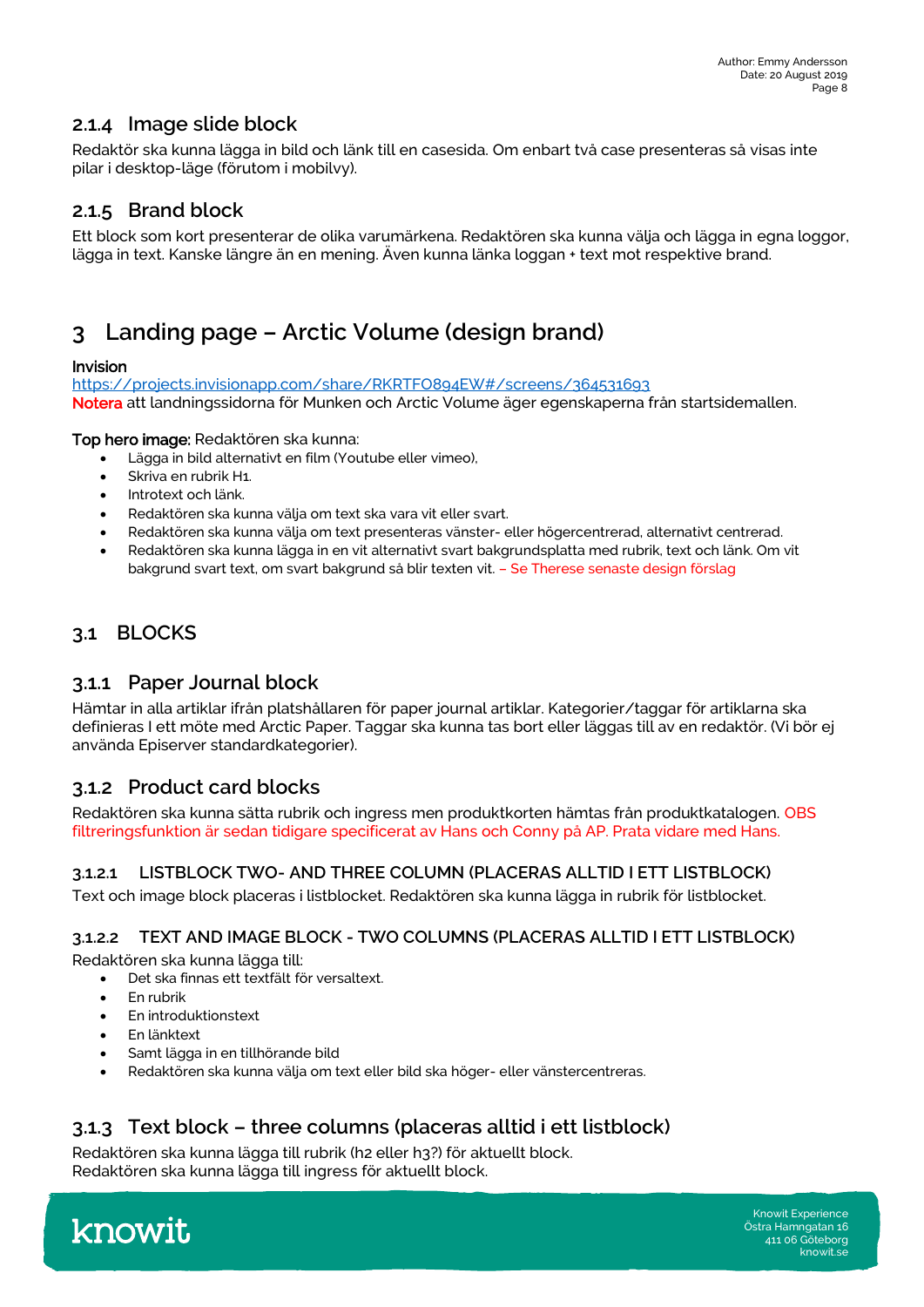Redaktör ska kunna lägga till tre (två kolumner?) textkolumner med rubrik, introduktionstext till undersida samt länk.

Blocket renderar undersidans ingress om inte en alternativ text angivits i blocket. Redaktör anger rubrik och länktext.

# <span id="page-8-0"></span>3.1.4 Contact block

Redaktören ska kunna sätta rubrik för kontaktblocket samt lägga in en introduktionstext. Filtrering blir en funktion på blocket och kontakterna hämtas från platshållaren kontakt i Episerver. Se lösning från Zebran. Hantering av kontakter beskrivs på kontaktsidan.

# <span id="page-8-1"></span>3.1.5 Image slide block

Redaktör ska kunna lägga in bild och länk till en casesida. Om enbart två case presenteras så visas inte pilar i desktop-läge (förutom i mobilvy).

### <span id="page-8-2"></span>3.1.6 Brand block

Ett block som kort presenterar de olika varumärkena. Redaktören ska kunna välja och lägga in egna loggor, lägga in text. Kanske längre än en mening. Även kunna länka loggan + text mot respektive brand.

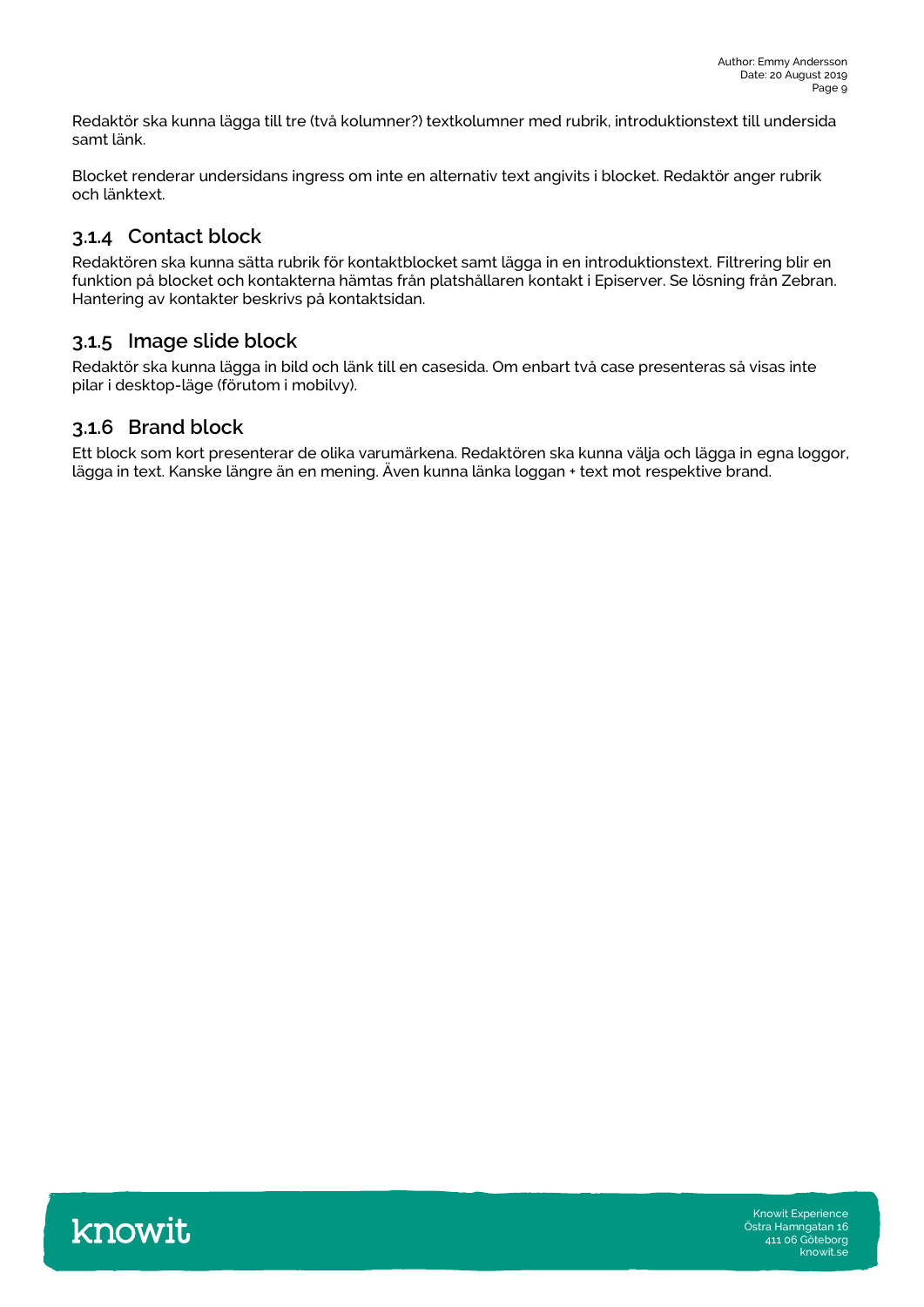# <span id="page-9-0"></span>4 Info page

Användningsområde: Ge to know, Paper mills, Sustainability, History, Article page,

Egenskap: Top hero image med rubrik (h1) och ingress.

# <span id="page-9-1"></span>4.1 CONTENT AREA #1

### <span id="page-9-2"></span>4.1.1 Text editor block

Ett block med texteditor. För formatering se styleguide som ska tas fram av Tessan.

### <span id="page-9-3"></span>4.1.2 Video block

Ett videoblock för Youtube och Vimeo

### <span id="page-9-4"></span>4.1.3 File download block

Redaktör lägger till rubrik och drar in filer i blocket som ska kunna laddas ner av slutanvändare.

# <span id="page-9-5"></span>4.1.4 Listblock two- and three column

Text och image block placeras i listblocket. Redaktören ska kunna lägga in rubrik för listblocket. Samma block som används på startsidan och landningssidan för Munken och Arctic Volume.

### <span id="page-9-6"></span>4.1.4.1 TEXT AND IMAGE BLOCK - TWO COLUMNS (PLACERAS ALLTID I ETT LISTBLOCK)

Redaktören ska kunna lägga till:

- Det ska finnas ett textfält för versaltext.
- En rubrik
- En introduktionstext
- En länktext
- Samt lägga in en tillhörande bild
- Redaktören ska kunna välja om text eller bild ska höger- eller vänstercentreras.

### <span id="page-9-7"></span>4.1.4.2 TEXT BLOCK – THREE COLUMNS (PLACERAS ALLTID I ETT LISTBLOCK)

Redaktören ska kunna lägga till rubrik (h2 eller h3?) för aktuellt block.

Redaktören ska kunna lägga till ingress för aktuellt block.

Redaktör ska kunna lägga till tre (två kolumner?) textkolumner med rubrik, introduktionstext till undersida samt länk.

Blocket renderar undersidans ingress om inte en alternativ text angivits i blocket. Redaktör anger rubrik och länktext.

# <span id="page-9-8"></span>4.1.5 CTA

Lägg till ett block med CTA-knappar som skall kunna länkas till externa tjänster som Dummy shop samt Karriär. Alternativt att vi lägger CTA-knapp i stylingen i HTML-editorn. Länk-knapp med formatering.

# <span id="page-9-9"></span>4.1.6 Highlight block

Redaktören ska kunna lägga till bild och text. Kunna styra om bild eller text ska vara vänster- eller högercentrerad.

# <span id="page-9-10"></span>4.1.7 Wide image block

Redaktören ska kunna lägga in en bred bild.

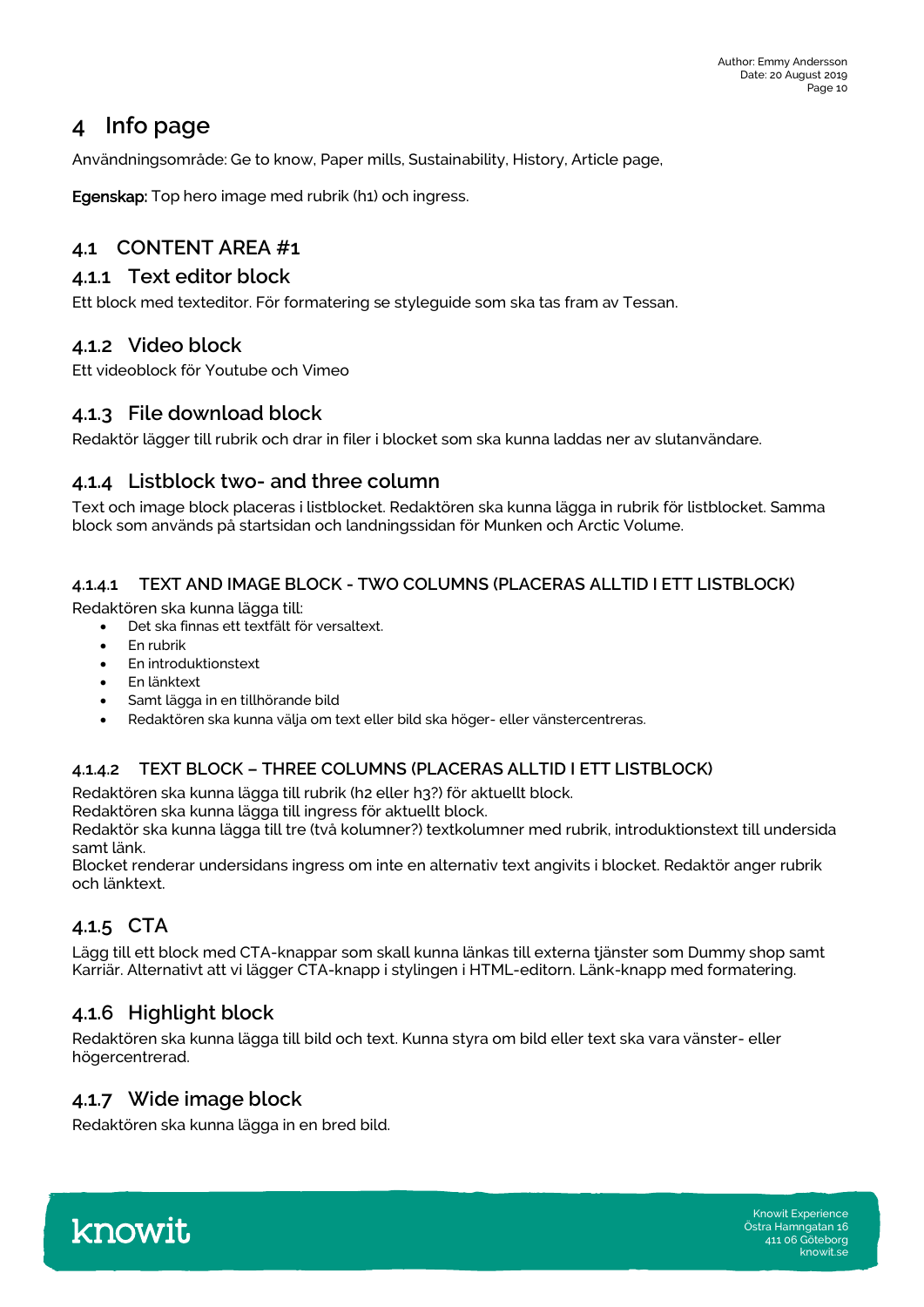# <span id="page-10-0"></span>4.1.8 Paper Journal block

Hämtar alla artiklar ifrån platshållaren för paper journal artiklar. Kategorier/taggar för artiklarna ska definieras i ett möte med Arctic Paper. Taggar ska kunna tas bort eller läggas till av en redaktör. (Vi bör ej använda Episerver standardkategorier).

# <span id="page-10-1"></span>5 Product range overview page

Om tre produktkort presenteras på översiktssidan så ska korten centreras.

Egenskaper: Top hero image - Redaktören ska kunna lägga in bild alternativt en film (Youtube eller vimeo), rubrik H1, introtext och länk. Redaktören ska kunna välja om text ska vara vit eller svart. Redaktören ska kunna välja om text presenteras vänster- eller högercentrerad, alternativt centrerad.

# <span id="page-10-2"></span>5.1 CONTENT AREA #1

### <span id="page-10-3"></span>5.1.1 Product cards blocks

Redaktören ska kunna sätta rubrik och ingress men produktkorten hämtas från produktkatalogen. OBS filtreringsfunktion är sedan tidigare specificerat av Hans och Conny på AP. Prata vidare med Hans. Behöver specificeras vidare.

# <span id="page-10-4"></span>5.1.2 Contact block

Redaktören ska kunna sätta rubrik för kontaktblocket samt lägga in en introduktionstext. Filtrering blir en funktion på blocket och kontakterna hämtas från platshållaren kontakt i Spelserver. Se lösning från Zebran. Hantering av kontakter beskrivs på kontaktsidan.

# <span id="page-10-5"></span>5.1.3 Listblock two- and three column

Text och image block placeras i listblocket. Redaktören ska kunna lägga in rubrik för listblocket. Samma block som används på startsidan och landningssidan för Munken och Arctic Volume.

### <span id="page-10-6"></span>5.1.3.1 TEXT BLOCK – THREE COLUMNS (PLACERAS ALLTID I ETT LISTBLOCK)

Redaktören ska kunna lägga till rubrik (h2 eller h3?) för aktuellt block.

Redaktören ska kunna lägga till ingress för aktuellt block.

Redaktör ska kunna lägga till tre (två kolumner?) textkolumner med rubrik, introduktionstext till undersida samt länk. Blocket renderar undersidans ingress om inte en alternativ text angivits i blocket. Redaktör anger rubrik och länktext.

# <span id="page-10-7"></span>5.1.4 Paper Journal block

Hämtar in alla artiklar ifrån platshållaren för paper journal artiklar. Kategorier/taggar för artiklarna ska definieras I ett möte med Arctic Paper. Taggar ska kunna tas bort eller läggas till av en redaktör. (Vi bör ej använda Episerver standardkategorier).

# <span id="page-10-8"></span>6 Product page/product catalog

#### Egenskaper

#### 1. Top hero image:

Redaktören ska kunna lägga in bild alternativt en film (Youtube eller vimeo), rubrik H1, introtext och länk. Redaktören ska kunna välja om text ska vara vit eller svart. Redaktören ska kunna välja om text presenteras vänster- eller högercentrerad, alternativt centrerad.

2. Ankarlänkar: Presenteras om värde är ifyllt på respektive block-nivå, Technical specification, Certificate and reports, Related products, Contacts .

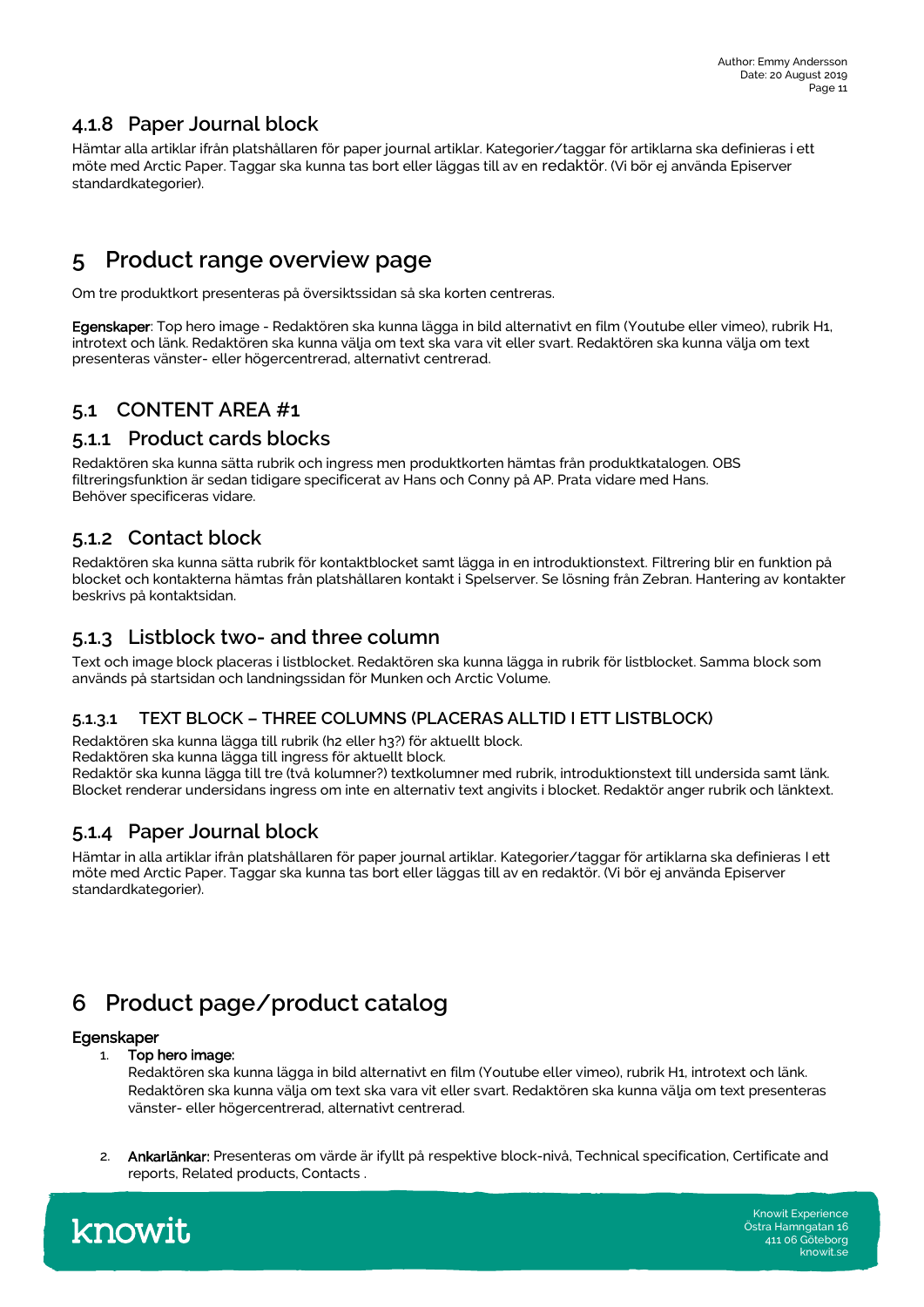Alla produkter måste vara taggade med om de är något av följande:

- design paper
- book paper
- standard papers
- digital papers
- packaging and special

Med hänsyn till huvudmenyn på munken del på webbsidan.

# <span id="page-11-0"></span>6.1.1 Technical specification

Notera att här behöver vi kunna ange följande information om respektive produkt:

#### Basic information:

Surface: Ska kunna ange fler alternativ – textfält? Shade: Ska kunna ange fler alternativ. Printing techniques: Ska kunna ange fler alternativ.

Grammage: Ska kunna ange fler alternativ. Thickness: Ska kunna ange fler alternativ. Bulk: Ska kunna ange fler alternativ. Roughness: Ska kunna ange fler alternativ. Whiteness: Ska kunna ange fler alternativ. Opacity: Ska kunna ange fler alternativ.

• Download ICC-Profile laddas upp i Episerver. Tas upp i arbetsmöte med kunden.

Notera Denna info bör eventuellt ligga på variant typen här får fråga Arctic var det är som är den unika artikeln, är det de olika vikterna?

| <b>BASIC INFORMATION</b>  | <b>SURFACE</b> | SHADE     |           | PRINTING TECHNIQUES  |           |
|---------------------------|----------------|-----------|-----------|----------------------|-----------|
| Optimized for text        | Uncoated       | Highwhite |           | Inkjet (black/white) |           |
| Available in sheets       | Smooth         |           |           |                      |           |
| Available in reels        |                |           |           |                      |           |
|                           |                |           |           |                      |           |
| Grammage (g/m2)           |                | 70        | 80        | 90                   | 100       |
| Thickness (um)            |                | 88        | 100       | 112                  | 125       |
| Bulk (thickness/grammage) |                | 1.25      | 1.25      | 1.25                 | 1.25      |
| Roughness                 |                | 160       | 160       | 160                  | 160       |
| Whiteness                 |                | 165       | 165       | 165                  | 165       |
| Opacity                   |                | $\geq 95$ | $\geq 95$ | $\geq 95$            | $\geq$ 95 |

#### **Technical specifications**

<span id="page-11-1"></span>Values are targets only and may be subject to change without prior notice

# 6.1.2 PDF generator - Ladda ner produktspecifikation

Informationens som presenteras i på PDF:en är den data som anges på produktsidan i produktkatalogen.

Två förslag på PDF-generatorer: Rotatvia (Open source/gratis) och EvoPDF (kostar pengar).

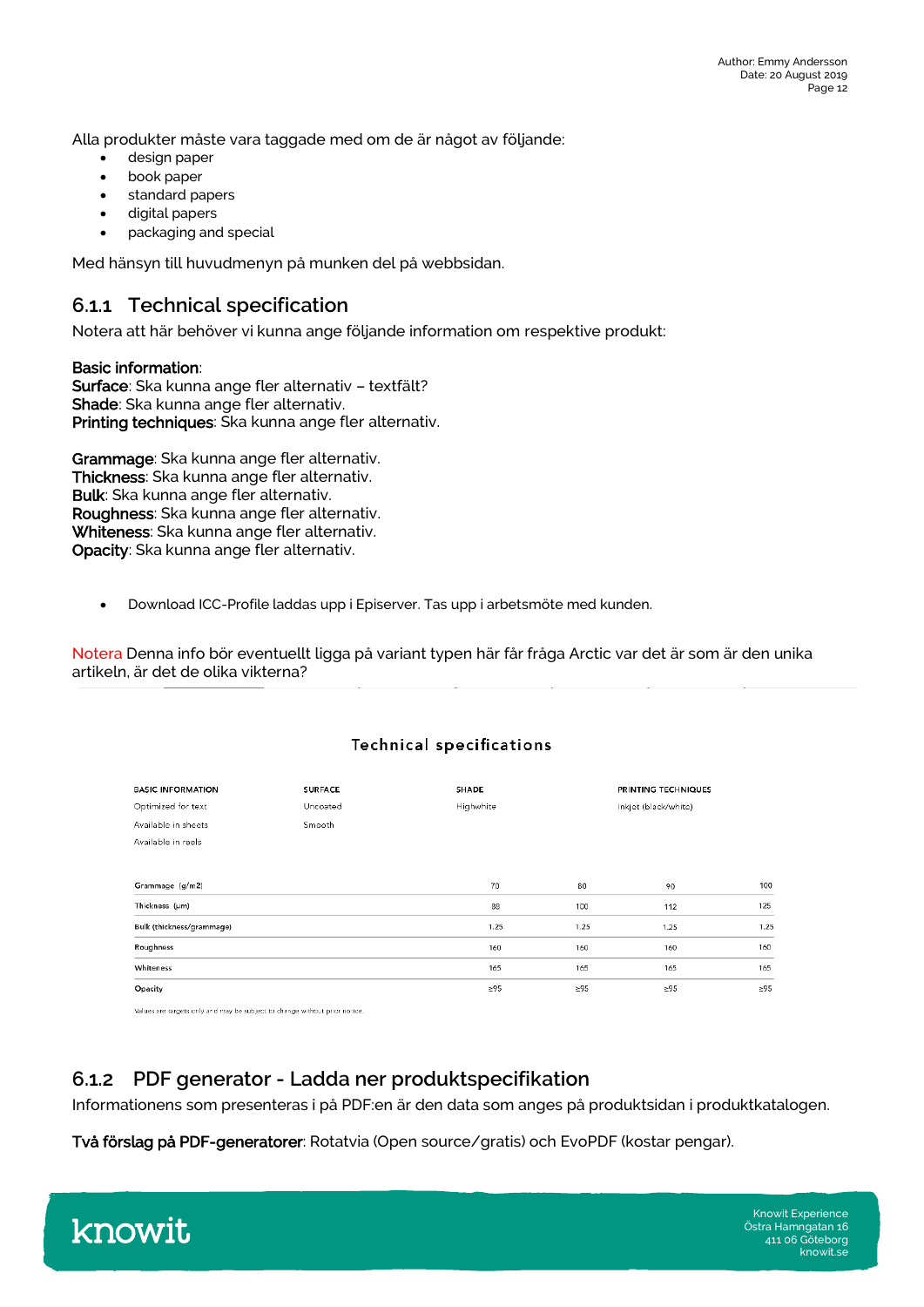The PDF service enables site visitors to download product summaries as pdf files. It consumes product information from the paper data database through a web service.

If the paper data database content is stored in Episervers catalog instead, the PDF service could use the product data as a input when creating PDF files.

### <span id="page-12-0"></span>6.1.3 Download certificate and statement (block)

Samtliga certifikat och statements laddas upp i filhanteraren (sätt upp mappstruktur efter kategorierna). På produktsidan använd ett PDF-block.

För blocket ska redaktören kunna sätta rubrik och ingress samt lägga in PDF-filer.

Filtreringen ska ej vara med utan de fyra första filerna presenteras först därefter presenteras en ladda merknapp.

Notera om olika loggor ska presenteras behövs vidareutveckling.

# <span id="page-12-1"></span>6.1.4 Contact block

Redaktören ska kunna sätta rubrik för kontaktblocket samt lägga in en introduktionstext. Filtrering blir en funktion på blocket och kontakterna hämtas från platshållaren kontakt i Episerver. Se lösning från Zebran. Hantering av kontakter beskrivs på kontaktsidan.

# <span id="page-12-2"></span>6.1.5 Related products

Använd Episerver standardupplägg, redaktör taggar upp relaterade produkter.

### <span id="page-12-3"></span>6.1.6 Listblock two- and three column

Text och image block placeras i listblocket. Redaktören ska kunna lägga in rubrik för listblocket. Samma block som används på startsidan och landningssidan för Munken och Arctic Volume.

### <span id="page-12-4"></span>6.1.6.1 TEXT BLOCK – THREE COLUMNS (PLACERAS ALLTID I ETT LISTBLOCK)

Redaktören ska kunna lägga till rubrik (h2 eller h3?) för aktuellt block.

Redaktören ska kunna lägga till ingress för aktuellt block.

Redaktör ska kunna lägga till tre (två kolumner?) textkolumner med rubrik, introduktionstext till undersida samt länk.

Blocket renderar undersidans ingress om inte en alternativ text angivits i blocket. Redaktör anger rubrik och länktext.

### <span id="page-12-5"></span>6.1.7 Paper Journal block

Hämtar in alla artiklar ifrån platshållaren för paper journal artiklar. Kategorier/taggar för artiklarna ska definieras I ett möte med Arctic Paper. Taggar ska kunna tas bort eller läggas till av en redaktör. (Vi bör ej använda Episerver standardkategorier).

# <span id="page-12-6"></span>7 Paper Journal list page

Peper Journal är en platshållare som listar alla artiklar ifrån sina undersidor, undersidorna bör vara kategoriserade i container sidor för de olika ämnen såsom Paper stories, Paper cases, Paper brands, Paper knowledge, Paper passion och Latest news.

För Paper passion så ska denna ha en undersidstruktur av en container page per land för att enkelt få till Country filtret när man har valt Paper passion. Resterande filter för paper passion Media & Method är kategorier som definieras på artikelsidan. Se hur det är löst på statkraft explained med kategorier.

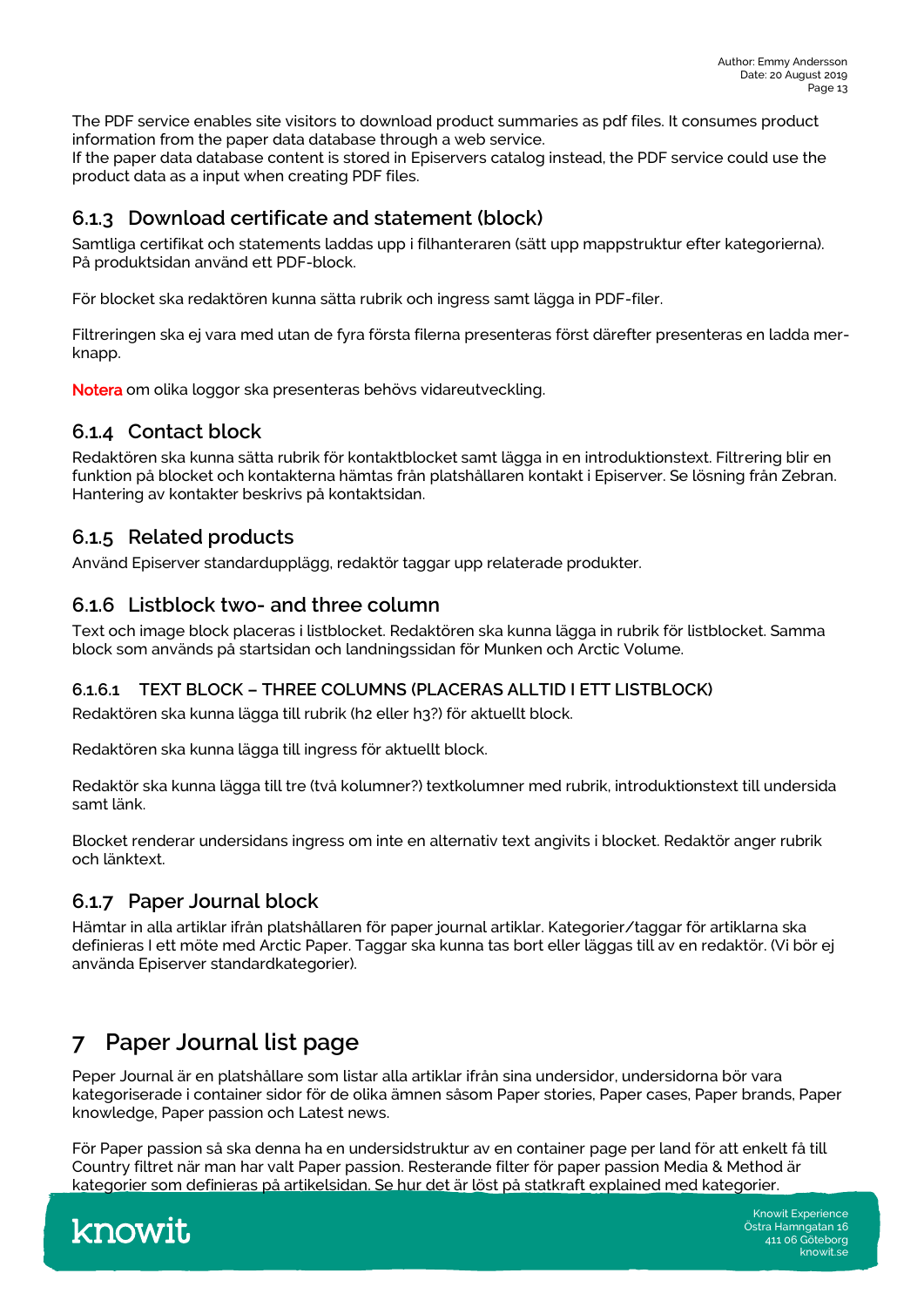Se hur det är löst på norska kunden site explained med kategorier.

# <span id="page-13-0"></span>8 Contact list page

Respektive kontakt delas in i landsmappar i sidstrukturen.

#### Egenskaper

1. Top hero image - Redaktören ska kunna lägga in bild alternativt en film (Youtube eller vimeo), rubrik H1, introtext och länk. Redaktören ska kunna välja om text ska vara vit eller svart. Redaktören ska kunna välja om text presenteras vänster- eller högercentrerad, alternativt centrerad.

Kontaktlistsidan kommer att vara funktionsstyrd, dvs redaktören behöver inte lägga in mer än en rubrik, Hero bild + call to action block.

# <span id="page-13-1"></span>8.1 CONTENT AREA #1

I innehållsytan placeras call to action block.

# <span id="page-13-2"></span>8.1.1 Call to action block

Redaktören ska kunna välja bakgrundsfärg (grå eller ljusblå). Kunna lägga in text i en texteditor (med standardformatering + CTA-knappstyling).

# <span id="page-13-3"></span>9 Contact page

Respektive kontakt delas in i landsmappar i sidstrukturen. Varje kontakt kommer att taggas upp med kategorier såsom,

- 1. Reseller med drop-down val för de olika varumärkena.
- 2. Sales office (kryssruta)
- 3. Headoffice (Management team, Project Management, Business Controller, Market Communication, Emerging markets, Group IT, Human Resources, Legal Affairs, Office Manager) (Tagg)
- 4. Paper Mill (Grycksbo, Munkedal samt Kostrzyn) (Drop-down val)
- 5. Logistics (Kryssruta)
- 6. Kontor eller kontakt (Drop-down val)

Information om säljare/kontor/återförsäljare lägga in i en texteditor En egenskap på att lägga in en personlig bild.

# <span id="page-13-4"></span>10 FAQ

FAQ-sidan är en platshållare för FAQ-frågor. Frågorna byggs upp med undersidor (infosida). Egenskaper

- 1. Top hero image Redaktören ska kunna lägga in bild alternativt en film (Youtube eller vimeo), rubrik H1, introtext och länk. Redaktören ska kunna välja om text ska vara vit eller svart. Redaktören ska kunna välja om text presenteras vänster- eller högercentrerad, alternativt centrerad.
- 2. Textfält (texteditor).

# <span id="page-13-5"></span>10.1 CONTENT AREA #1

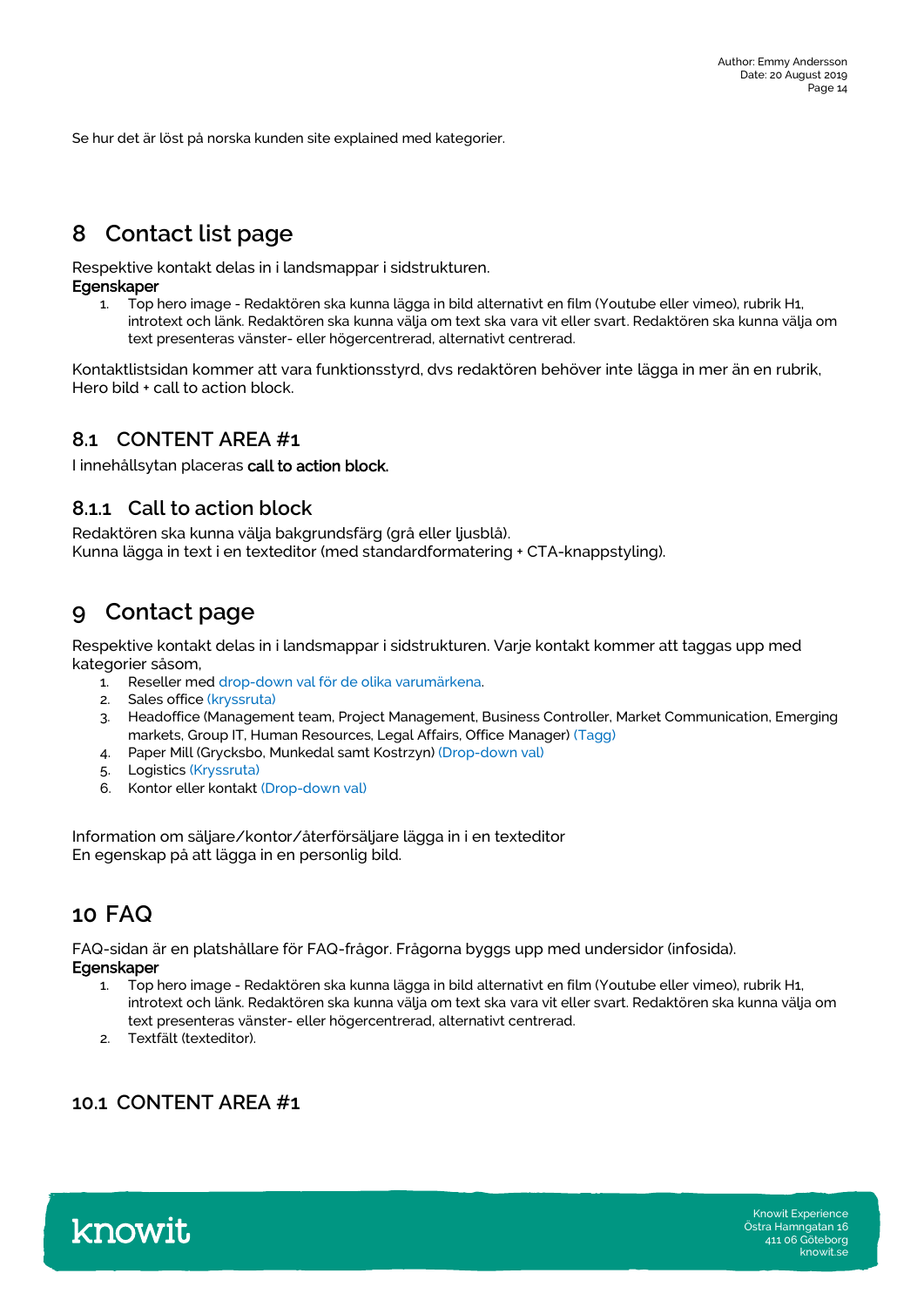# <span id="page-14-0"></span>10.1.1 Listblock two- and three column

Text och image block placeras i listblocket. Redaktören ska kunna lägga in rubrik för listblocket. Samma block som används på startsidan och landningssidan för Munken och Arctic Volume.

### <span id="page-14-1"></span>10.1.2 Other questions block

Textfält – Här fyller redaktören i vad frågan handlar om.

Content länk (länkegenskap till sida i Episerver) – En content länk som enbart tillåter att länka till contact page. Detta är den kontakt man kontaktar om man har frågor gällande det ämnet som är specificerat.

### <span id="page-14-2"></span>10.1.3 Text block – three columns (placeras alltid i ett listblock)

Redaktören ska kunna lägga till rubrik (h2 eller h3?) för aktuellt block.

Redaktören ska kunna lägga till ingress för aktuellt block.

Redaktör ska kunna lägga till tre (två kolumner?) textkolumner med rubrik, introduktionstext till undersida samt länk.

Blocket renderar undersidans ingress om inte en alternativ text angivits i blocket. Redaktör anger rubrik och länktext.



Knowit Experience Östra Hamngatan 16 411 06 Göteborg knowit.se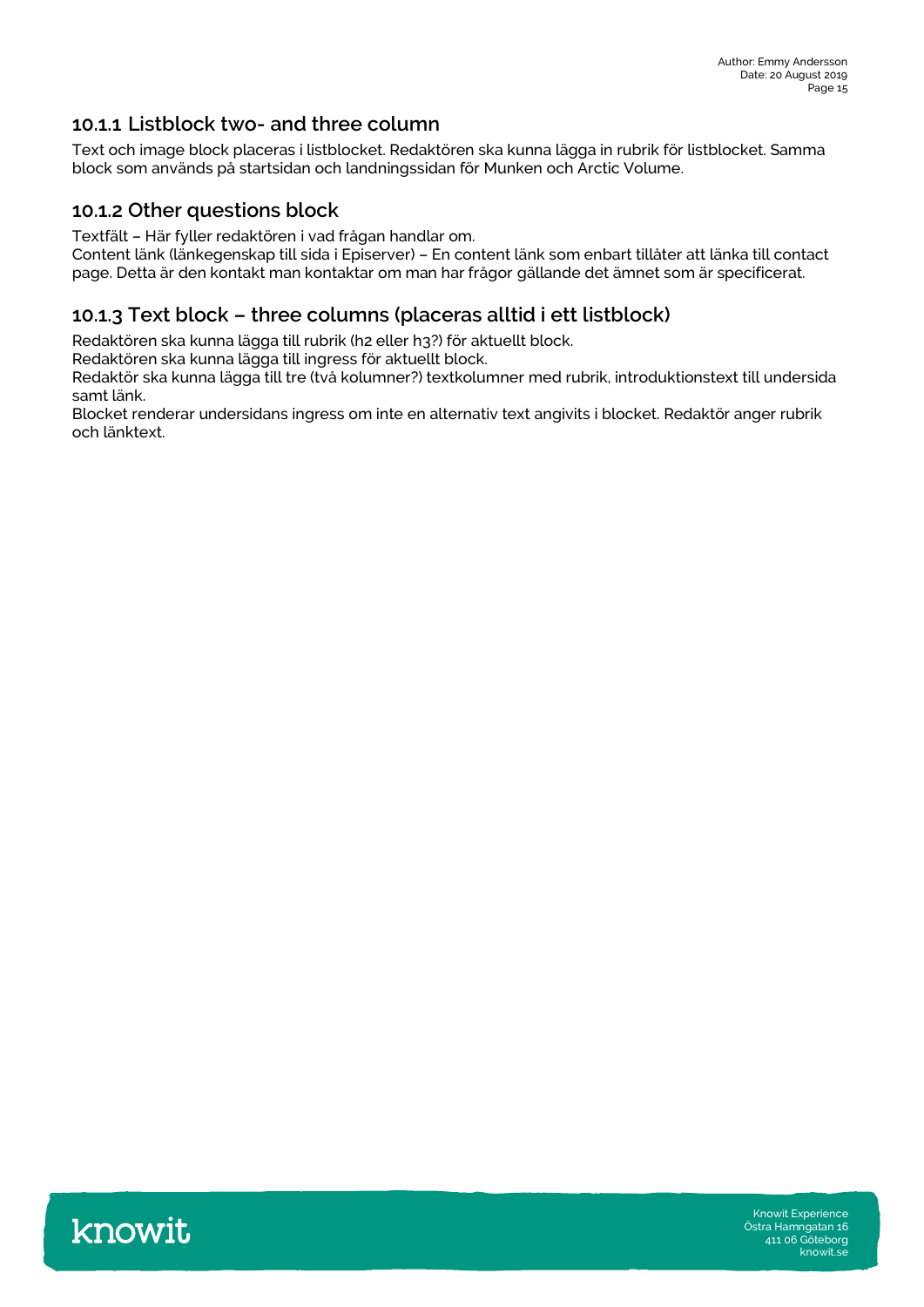# <span id="page-15-0"></span>11 Start page – www.arcticpapergroup.com

Länk till startsidan I invision: <https://projects.invisionapp.com/d/#/console/17756541/368180298/preview>

#### Delade egenskaper

Top hero image - Redaktören ska kunna lägga in bild alternativt en film (Youtube eller vimeo), rubrik H1, introtext och länk. Redaktören ska kunna välja om text ska vara vit eller svart. Redaktören ska kunna välja om text presenteras vänster- eller högercentrerad, alternativt centrerad.

Innehållsyta för block - Redaktören ska ha möjlighet att skapa de block som hör till Arctic paper group

#### Unika egenskaper

Quick access yta - Redaktören ska kunna lägga till Rubrik och dra in en eller flera content länkar (Länkegenskap till sida i Episerver) till sidor som vill lyftas.

### <span id="page-15-1"></span>11.1 BLOCKS

### <span id="page-15-2"></span>11.1.1 News block

-Rubrik,

-Content länk (Pekar ut källan till alla nyheter i sidträdet/Länkegenskap till sida i Episerver),

-fält för att ange hur många nyheter som ska visas.

-Länk till resterande nyheter.

### <span id="page-15-3"></span>11.1.2 Calender block

- Rubrik

- Content länk (Pekar ut källan till alla händelser i trädet),
- fält för att ange hur många händelser som ska visas.
- Länk till resterande händelser.
- Möjlighet att kunna lägga till kalender händelsen i sin egen kalender.

# <span id="page-15-4"></span>11.1.3 Text and image block – two columns placeras alltid i ett listblock)

(Detta kommer även användas på t.ex. landnings sida för brand.

Redaktören ska kunna lägga till: Det ska finnas ett textfält för versaltext. En rubrik En introduktionstext En länktext Samt lägga in en tillhörande bild Redaktören ska kunna välja om text eller bild ska höger- eller vänstercentreras.

### <span id="page-15-5"></span>11.1.4 Share block

Rubrik

Ange en eller flera källor för att hämta ut aktiekursen för respektive bolag. Informationen kommer ifrå[n Euroland.com.](http://www.euroland.com/) Se gamla lösningen [https://www.arcticpaper.com/en/Home/Investors1/The-Share/.](https://www.arcticpaper.com/en/Home/Investors1/The-Share/)

### <span id="page-15-6"></span>11.1.5 File download block

Detta kommer även användas på info page och corporate page Redaktör lägger till rubrik Redaktör ska kunna dra in filer I blocket som ska kunna laddas ner av slutanvändare. Content länk (länkegenskap till sida i Episerver) - redaktör ska kunna länka till en sida för att se fler rapporter presentationer

### <span id="page-15-7"></span>11.1.6 Brand block

<span id="page-15-8"></span>Detta används även på landningssida för brand Bildegenskap för logga

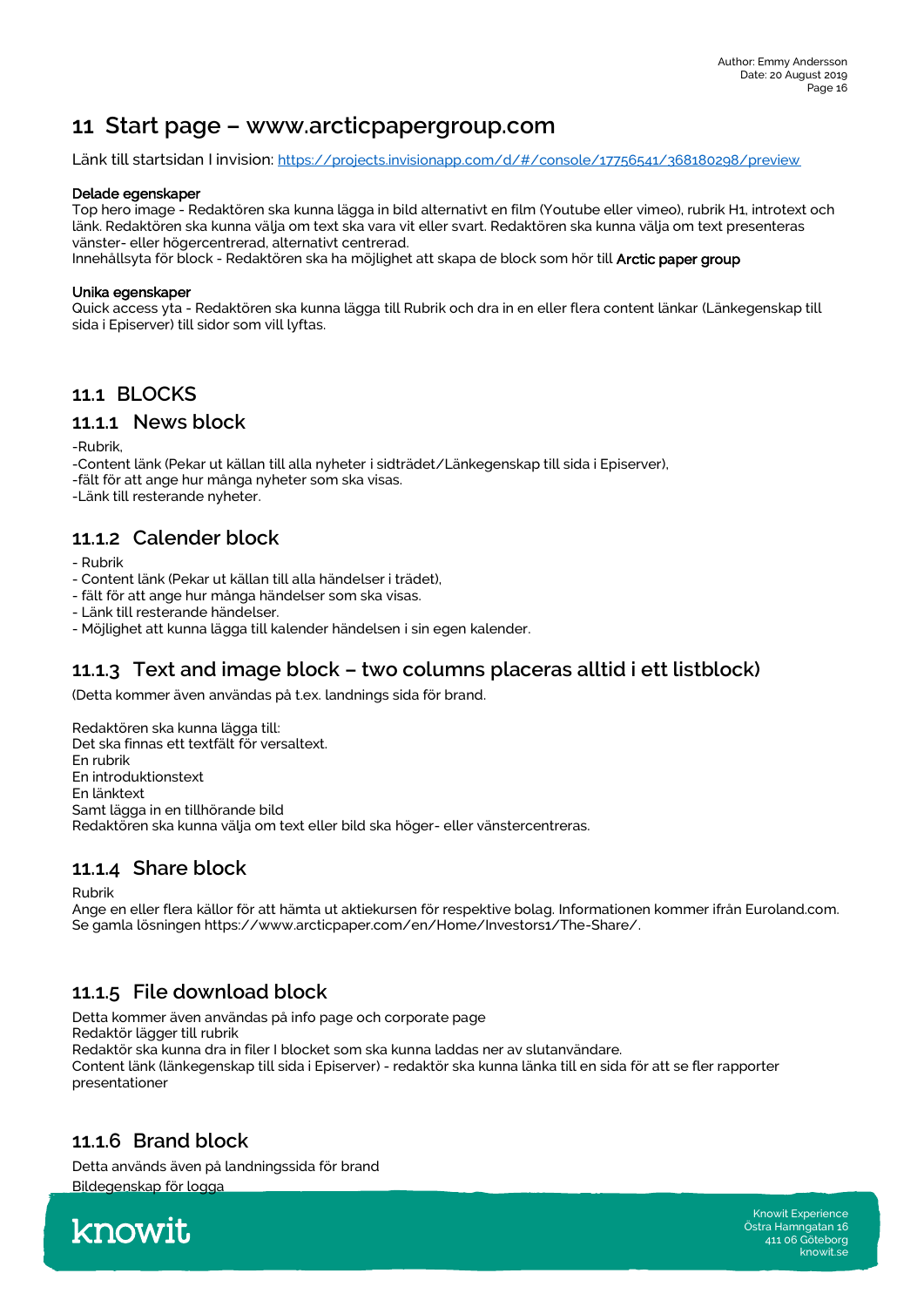Text area för kortare beskrivande text Content länk (filelänkegenskap till sida i Episerver) för att kunna länka till respektive varumärkessida.

### <span id="page-16-0"></span>11.1.7 Footer arcticpapergroup.com

#### Redigeras på startsida

Länkar – Ska kunna editeras av redaktör (Company, Sustainability, Investor, Careers, News). Val av varumärke (drop-down) – länk till landningssida för ett varumärke. Val av marknad (drop-down)

Social media länkar - Redaktören ska kunna lägga till länk till de olika kanalerna. När vald kanal publiceras visas loggan.

Länkar till information om Cookies, Data policy, Integrity and GDPR.

|         | Company | Sustainibility | Investors             | Careers      | News |  |
|---------|---------|----------------|-----------------------|--------------|------|--|
|         |         | CHOOSE BRAND V | SV Sweden             | $\mathbf{v}$ |      |  |
|         |         |                | Join the conversation |              |      |  |
| nVision |         |                | 0 0 0 0 0             |              |      |  |

# <span id="page-16-1"></span>12 Corporate info page

Egenskap: Redaktören ska kunna sätta rubrik och välja färg på top banner på sidan.

# <span id="page-16-2"></span>12.1 CONTENT AREA #1

# <span id="page-16-3"></span>12.1.1 Tab block (container för texteditorblock)

Tab blocket är det som sätter filtreringen på sidor såsom Boards, Boards supervisor, Boards executive. Redaktören ska enbart kunna lägga in tre texteditorblock. För att kunna presentera Share & bondholder meetings. Mötena är vanliga info sidor.

# <span id="page-16-4"></span>12.1.2 Text editor block

Ett block med texteditor. För formatering se styleguide som ska tas fram av Tessan.

# <span id="page-16-5"></span>12.2 FILE DOWNLOAD BLOCK

Redaktör lägger till rubrik och drar in filer I blocket som ska kunna laddas ner av slutanvändare.

# <span id="page-16-6"></span>12.3 DATA BLOCK

Blocket ska ha en property value list (testa detta så det blir bra). En property value per rad. Detta innebär att om tabellen har fyra kolumner så behövs fyra block. Blocket ska även ha ett textfält samt möjlighet att peka ut PDF-fil ifrån resurshanteraren.

# <span id="page-16-7"></span>12.4 WIDE IMAGE BLOCK

Användaren ska kunna lägga in ett bildblock på sidan. Se <https://projects.invisionapp.com/share/M9SOF35EBH3#/screens/368180277>



Knowit Experience Östra Hamngatan 16 411 06 Göteborg knowit.se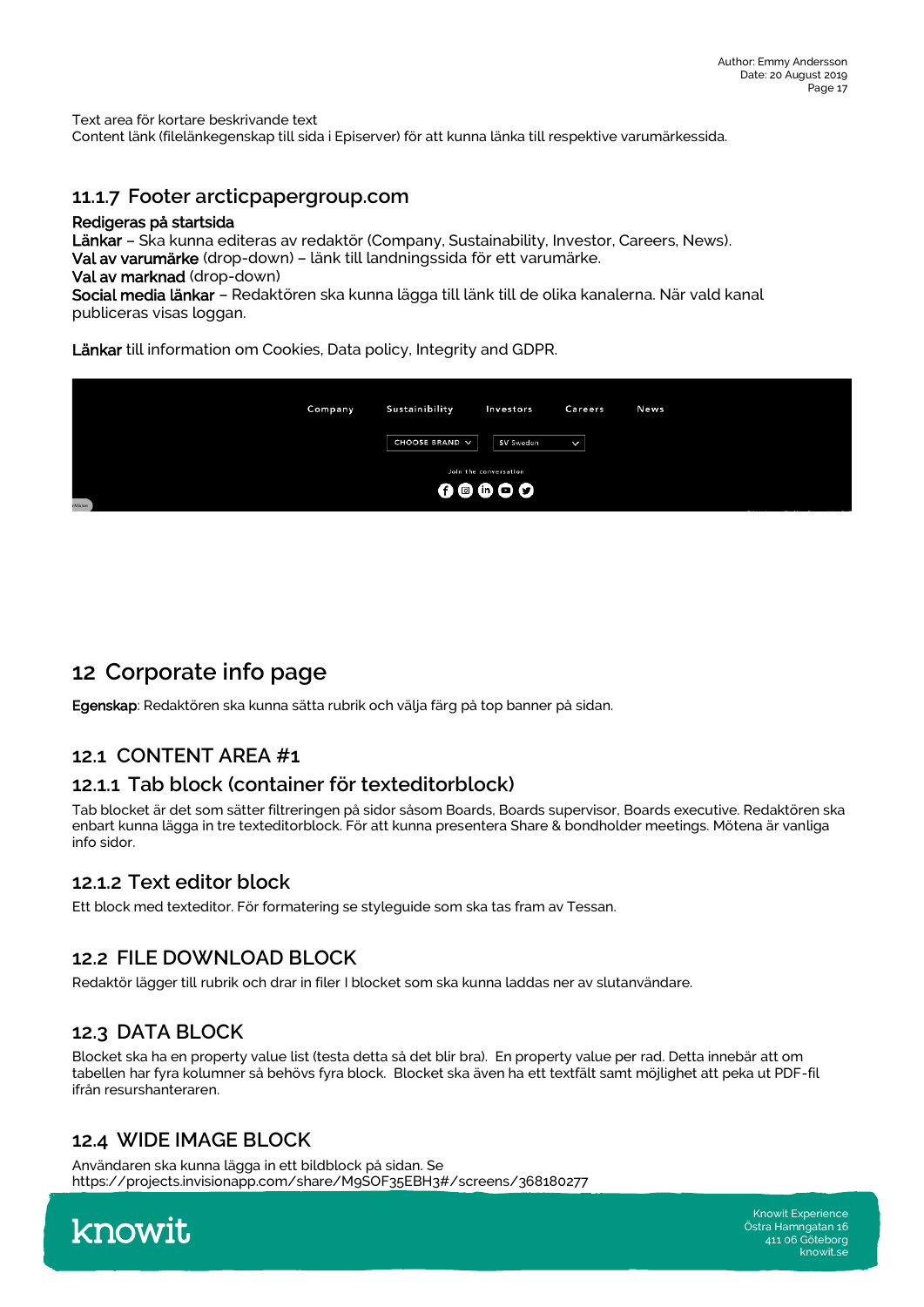# <span id="page-17-0"></span>13 Investor calender page

En platshållare för kalenderhändelser.

Redaktören ska kunna ange rubrik, antal kalenderhändelser som ska visas (innan fler händelser behöver laddas in på sidan). Ett val på om man ska dölja passerade händelser.

# <span id="page-17-1"></span>13.1 CALENDER EVENT PAGE

En sida av sidtyp calender event page representerar en kalenderhändelse. Kan vara bra att strukturera upp kalendern I år redan från början.

Redaktören ska kunna ange rubrik för händelse.

Redaktören ska kunna ange ett startdatum samt slutdatum.

Samt en beskrivande text för eventet.

Slutanvändare ska kunna lägga till händelsen i sin kalender.

# <span id="page-17-2"></span>14 News archive

Egenskap: Redaktören ska kunna sätta rubrik och välja färg på top banner på sidan.

- Samtliga sidor (nyhetsartiklar/info page) delas in i år och arkiv med en platshållare. Detta gör av slutanvändaren kan filtrera nyheter på år.
- En nyhetsartikel skapas med en informationssida.

# <span id="page-17-3"></span>15 Contact page group page

#### Egenskaper

Top hero image - Redaktören ska kunna lägga in bild alternativt en film (Youtube eller vimeo), rubrik H1, introtext och länk. Redaktören ska kunna välja om text ska vara vit eller svart. Redaktören ska kunna välja om text presenteras vänster- eller högercentrerad, alternativt centrerad.

Respektive kontakt delas in i landsmappar i sidstrukturen. Varje kontakt kommer att taggas upp med kategorier såsom,

- 7. Headoffice (Management team, Project Management, Business Controller, Market Communication, Emerging markets, Group IT, Human Resources, Legal Affairs, Office Manager) (Tagg)
- 8. Management board (kryssruta)
- 9. Executive team (kryssruta)

Information om säljare/kontor/återförsäljare lägga in i en texteditor. En egenskap på att lägga in en personlig bild.

# <span id="page-17-4"></span>16 Agenda page

Samma utseende som Illuminate men anpassad efter sitens sidhuvud och sidfot.

Block Agenda

Bildspelsblock, val att kunna ha två kolumner med bildspel och text.

Bildspelsblock med en kolumn.

Val att kunna välja om text eller bild ska vara vänster- eller högercentrerat

I modalen ska vi kunna ha tre kolumner med text men också tre bildblock

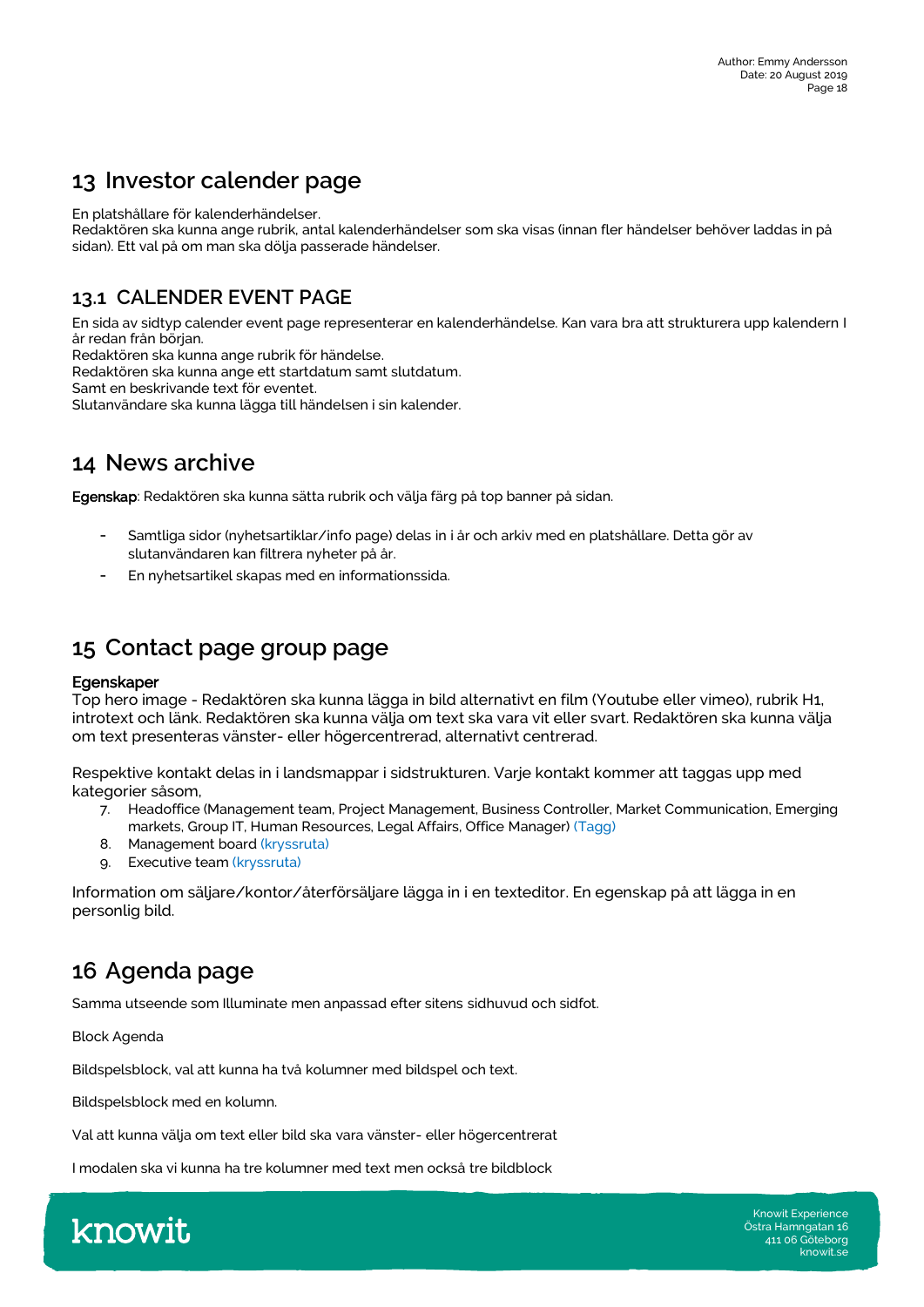Välja bakgrundsfärg på modal? Och kunna välja vitt eller svart typsnitt – Ta en diskussion med Daniel T.

Top image text – ska finnas val om text ska vara höger eller vänstercentrerad, eller centrerad också.

Val om det ska vara vit eller svarttext

# <span id="page-18-0"></span>17 Forms - Design behövs

<span id="page-18-1"></span>18 Search Page – Design behövs

# <span id="page-18-2"></span>19 Cookies banner - Design behövs

# <span id="page-18-3"></span>20 404/500 page – Design behövs

En felsida är den sida som visas om användaren klickat på en trasig länk eller skrivit in en URL som inte finns. Det finns vissa riktlinjer man bör förhålla sig till då det kommer till felsidor. Ur ett tekniskt perspektiv är det viktigt att webbplatsen svarar med statuskoden 404 vilket felsidan på.

# <span id="page-18-4"></span>21 Kampanjsida - TBD

Emmy bokar in ett arbetsmöte tillsammans med projektteam från Arctic Paper och Knowit för att reda ut kampanjflöde och krav. Samt titta på vad Episerver kampanj kan bidra med. Kanske även bjuda in Episerver?

# <span id="page-18-5"></span>22 Keywordsoptimization

### <span id="page-18-6"></span>22.1 SITEMAP

Det ska finnas en sitemap i sitens root i XML format som genereras om varje dygn. Sitemapen innehåller som mest 50 000 URL:er och om fler URL:er finns på siten delas sitemapen upp i flera filer.

### <span id="page-18-7"></span>22.2 ROBOTS.TXT

Det ska finnas en robots.txt fil där man kan styra vilka sidor som inte ska indexeras etc. Filen ska ligga i sitens root.

OBS! Vid lansering av .com kontrollera att eventuella språkversioner av sidan ej indexeras (sätt upp dessa regler i robots.txt). Undvik att göra en Zebra.

### <span id="page-18-8"></span>22.3 META TAGGNING

- Alla sidor ska ha en meta titel. Meta titel sätts i CMS verktyget för innehållssidor, om innehållssidan saknar meta titel så används innehållssidans vanliga titel. Alla sidor ska ha möjlighet att ha en meta description.
- Meta description sätts i CMS verktyget för samtliga innehållssidor, om innehållssidan saknar meta titel så används delar av innehållssidans body text om sådan finns.
- På allt innehåll kan man definiera i CMS verktyget om sidan ska indexeras eller ej samt om länkar ska följas eller ej.

<span id="page-18-9"></span>22.4 PAGE TITLE

Alla sidor ska ha en page title.

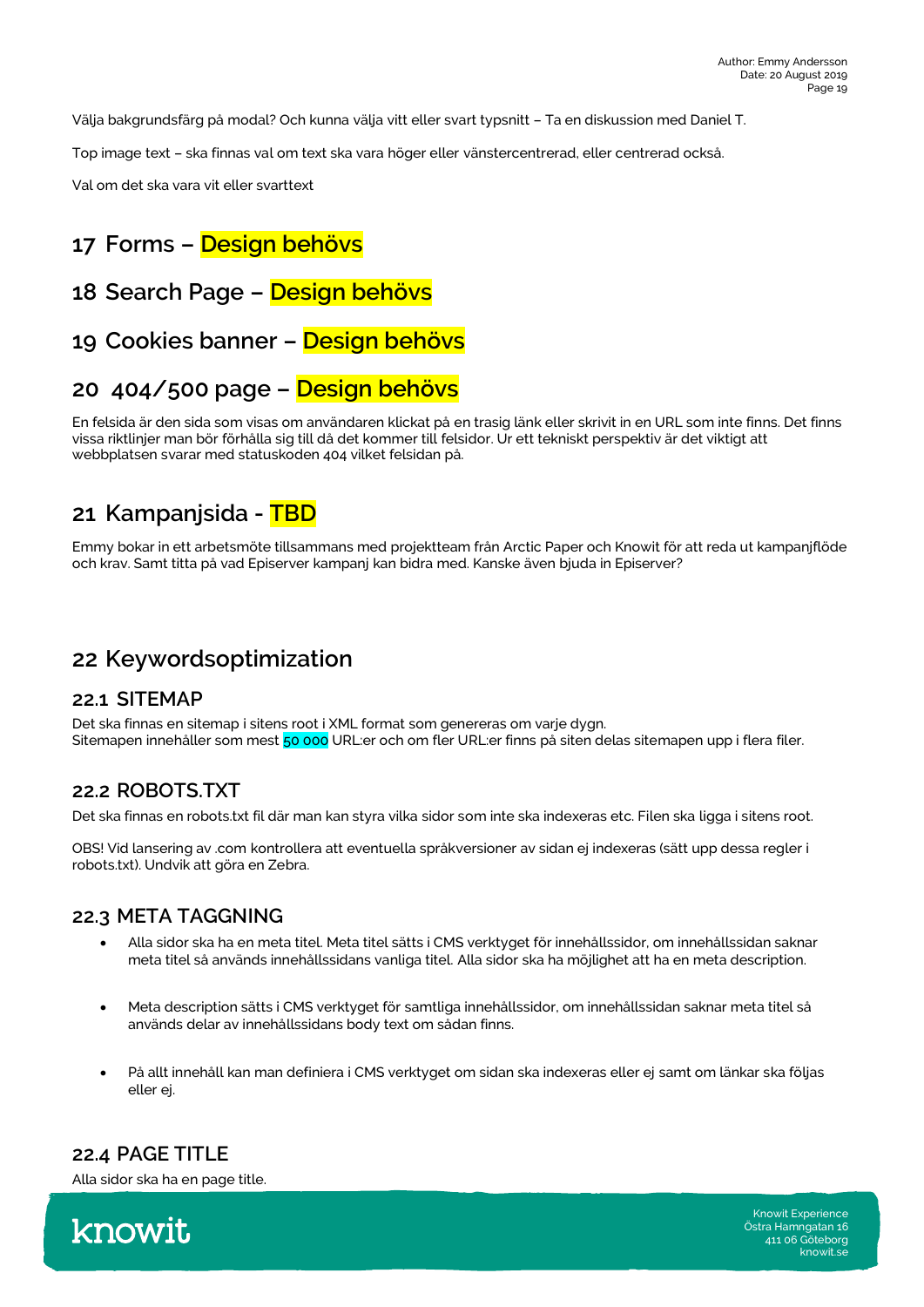Det ska gå att manuellt sätta page title i CMS verktyget för innehållssidor. Om innehållssidan saknar page title så används innehållssidans vanliga titel.

# <span id="page-19-0"></span>22.5 SPRÅK

För att tala om för sökmotorer vilket språk som används på webbplatsen kan man deklarera detta i sin header med attributet hreflang. Man kan även ställa in för vilken region språket riktar sig mot. I klientens fall är det aktuellt att deklarera svenska som språk inriktat mot Sverige för den svenska versionen av arcticpaper.com/se och polska inriktat mot Polen för den polska versionen (arcticpaper.com/pl) och så vidare.

Anledningen till att man särskiljer exempelvis svenska mot Sverige är för att inte presentera svenska undersidor på andra spark versionen av Google, vilket kan hända om man har en likadan sökterm på exempelvis norska och på svenska.

# <span id="page-19-1"></span>22.6 HEADINGS

Headings på sidan ska vara definierade med <h1> till <h6>. Alla sidor ska ha en main heading. Denna main heading ska för innehållssidor gå att sätta manuellt.

### <span id="page-19-2"></span>22.7 CANONICAL

Sidor som har väldigt likt innehåll ska ha automatiskt satt canonical URL för att undvika duplicerat innehåll. För innehållssidor ska det gå att sätta canonical URL manuellt.

Genom att ange taggen "canonical" för en specifik undersida talar man om för sökmotorer att den ska ses som originalversionen; den version som ska prioriteras i sökresultatet. Detta är endast en fingervisning för sökmotorer och det är inte helt säkert att de väljer att följa taggarna fullt ut.

# <span id="page-19-3"></span>22.8 SCHEMA.ORG – KRAV NÄR E-HANDEL IMPLEMENTERAS

Följande scheman ska implementeras: För senare användning vid e-handel om pris ska presenteras i SERP. Exempel på scheman:

- **Product**
- Offer
- **Review**
- AggregateRating
- SearchAction
- **Organization**
- ContactPoint
- Video
- Site Name

# <span id="page-19-4"></span>22.9 ANVÄNDARVÄNLIGA [URL:ER](er) - REDAKTÖRSKRAV

Sidan[s URL:er](file:///C:/Users/ngcor/AppData/Local/Microsoft/Windows/Temporary%20Internet%20Files/Content.Outlook/1OKFUH5L/er) ska vara användarvänliga och reflektera var på sidan var man är. För kategorisidor ska [URL:en](file:///C:/Users/ngcor/AppData/Local/Microsoft/Windows/Temporary%20Internet%20Files/Content.Outlook/1OKFUH5L/en) byggas upp av de filter som är applicerade. De olika filtren har en prioriteringslista och ju högre prioritet desto tidigare ska filtret stå [i URL:en.](file:///C:/Users/ngcor/AppData/Local/Microsoft/Windows/Temporary%20Internet%20Files/Content.Outlook/1OKFUH5L/en)

Språket i URL-strukturen ska matcha det lokala språket för respektive land, exempelvis:

# <span id="page-19-5"></span>22.10 ÖVERRIDA EN KATEGORI-URL

Det ska på en innehållssida gå att ställa in vilken URL sidan ska få.

# <span id="page-19-6"></span>22.11 MANAGE [URL:S](s) AND TEMPORARY [URL:S](s) (301 OCH 302)

Det ska finnas logik som hanterar gamla [url:er](/Users/emelievonkrusenstjerna/Desktop/er) och vidarebefordrar dem till de ny[a url:erna.](/Users/emelievonkrusenstjerna/Desktop/erna)

Behöver vi manuellt sätta upp vidarebefordringsregler för gamla [url:er?](/Users/emelievonkrusenstjerna/Desktop/er) Arctic Paper ansvarar för att ta fram en lista över de [URL:er](file:///C:/Users/ngcor/AppData/Local/Microsoft/Windows/Temporary%20Internet%20Files/Content.Outlook/1OKFUH5L/er) som ska vidarebefordras.

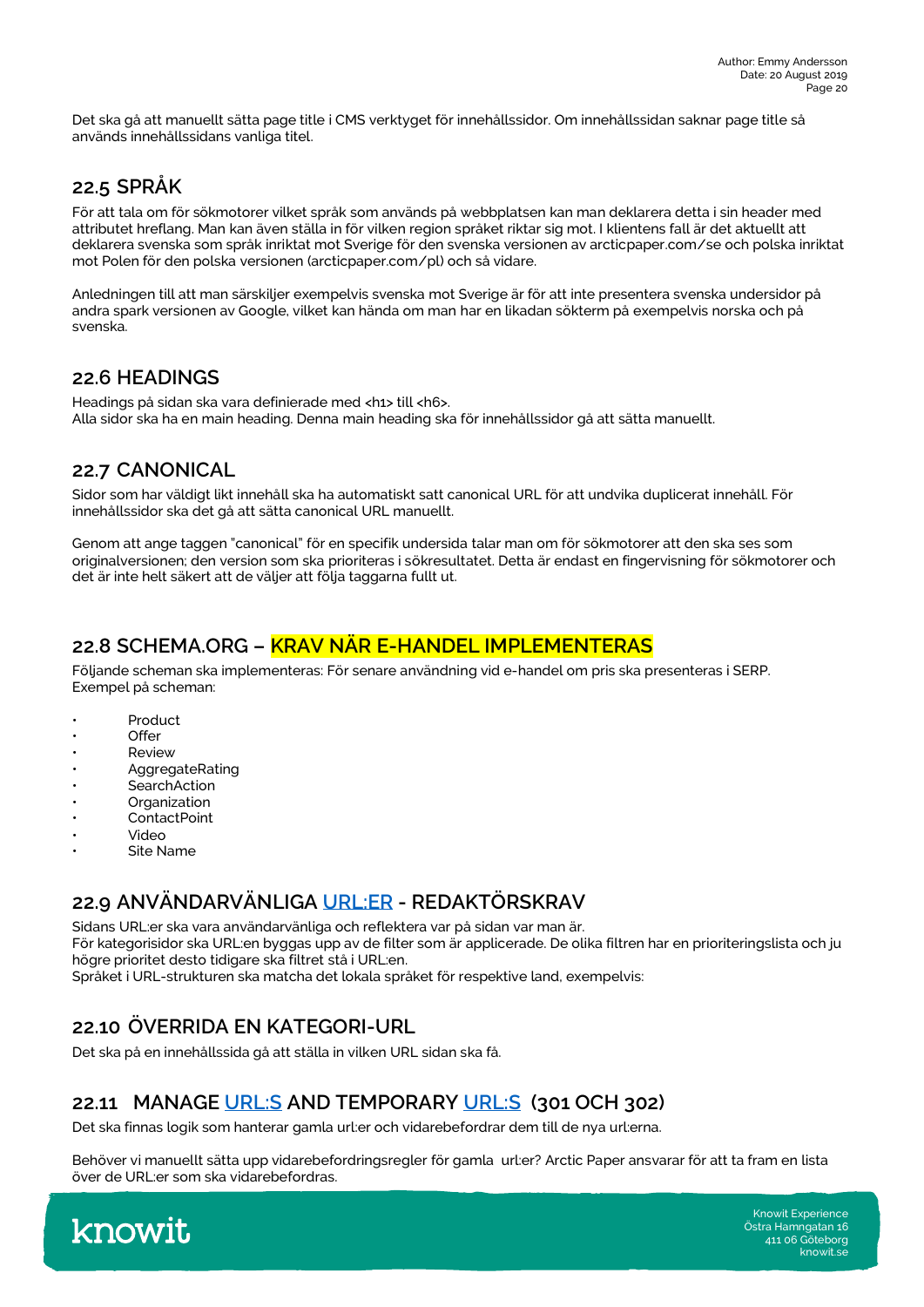Det finns två typer av ompekningar. Den ena är 301 och klassas som en permanent lösning. 301-ompekningar ska användas om man vet att URL:en man hänvisar ifrån inte kommer att användas i framtiden Den andra är 302 och klassas som en temporär lösning. medan 302-ompekningar används i de fall då man vet att URL:en kommer att användas till något annat och man endast vill hänvisa trafiken ifrån den under en bestämd tidsperiod.

### 22.12 TECKEN

- Samtliga bokstäver i URL:en bör bestå av små bokstäver
- För att särskilja två ord från varandra ska bindestreck användas, detta då sökmotorer har svårt att tolka andra typer av tecken som skiljetecken mellan ord.
- URLer ska inte heller att innehålla lokala tecken så som å, ä och ö.
- Huruvida man väljer att avsluta samtliga URLer med eller utan slash (/) har ingen direkt påverkan på vare sig användarupplevelsen eller prestationen mot sökmotorer, däremot är det viktigt att man är konsekvent och avslutar samtliga URLer på samma sätt.
- Använda eller inte använda www
- Även här finns det inget rätt eller fel så länge man är konsekvent, skulle man använda båda varianterna finns det en stor risk att sökmotorn upplever det som två unika sidor varav den ena bedöms som duplicerad.

# <span id="page-20-0"></span>23 Other requirements

### <span id="page-20-1"></span>23.1 WEB BROWSERS AND VERSIONS

Webbläsare – Chrome, Safari, Firefox, Explorerversion 11, 8, 9 och 10, Edge.

|             |                      | All accounts > Arctic Paper » GLOBAL<br>Q<br>GLOBAL » External ▼ | Try searching "How to create an event" |                                        |                                        |                                         |
|-------------|----------------------|------------------------------------------------------------------|----------------------------------------|----------------------------------------|----------------------------------------|-----------------------------------------|
|             |                      | Primary Dimension: Browser Version<br>Other $=$                  |                                        |                                        | $-7$                                   |                                         |
| CS.         |                      | Secondary dimension: Browser -<br>Plot Rows                      | Default $-$<br>Sort Type:              |                                        |                                        |                                         |
|             |                      |                                                                  |                                        | <b>Acquisition</b>                     |                                        |                                         |
|             | $\Box$               | <b>Browser Version</b> ?                                         | Browser ?                              | (2)<br><b>Users</b><br>⇓               | <b>New Users</b><br>(2)                | Sessions ?                              |
| OS          |                      |                                                                  |                                        | 4,849<br>% of Total:<br>6.96% (69,628) | 4,675<br>% of Total:<br>6.75% (69,233) | 7,882<br>% of Total:<br>7.87% (100,119) |
|             | $\Box$               | 1.11.0                                                           | Internet Explorer                      | 4,555 (93.88%)                         | 4,381 (93.71%)                         | 7,559 (95.90%)                          |
| <b>BETA</b> | $\Box$               | 2.<br>8.0                                                        | <b>Internet Explorer</b>               | 175 $(3.61%)$                          | 175 (3.74%)                            | $175$ $(2.22\%)$                        |
|             | $\qquad \qquad \Box$ | 3.<br>9.0                                                        | Internet Explorer                      | 54 $(1.11\%)$                          | 53 $(1.13%)$                           | 57<br>(0.72%)                           |
| ıg          | $\Box$               | 4. 10.0                                                          | Internet Explorer                      | 36 $(0.74%)$                           | 35 $(0.75%)$                           | 41<br>(0.52%)                           |
|             | $\Box$               | 5.7.0                                                            | Internet Explorer                      | <b>21</b> $(0.43%)$                    | $20$ $(0.43%)$                         | 39<br>(0.49%)                           |
|             | $\Box$               | 6. 6.0                                                           | Internet Explorer                      | 11 $(0.23%)$                           | 11 $(0.24\%)$                          | 11 $(0.14\%)$                           |

knowit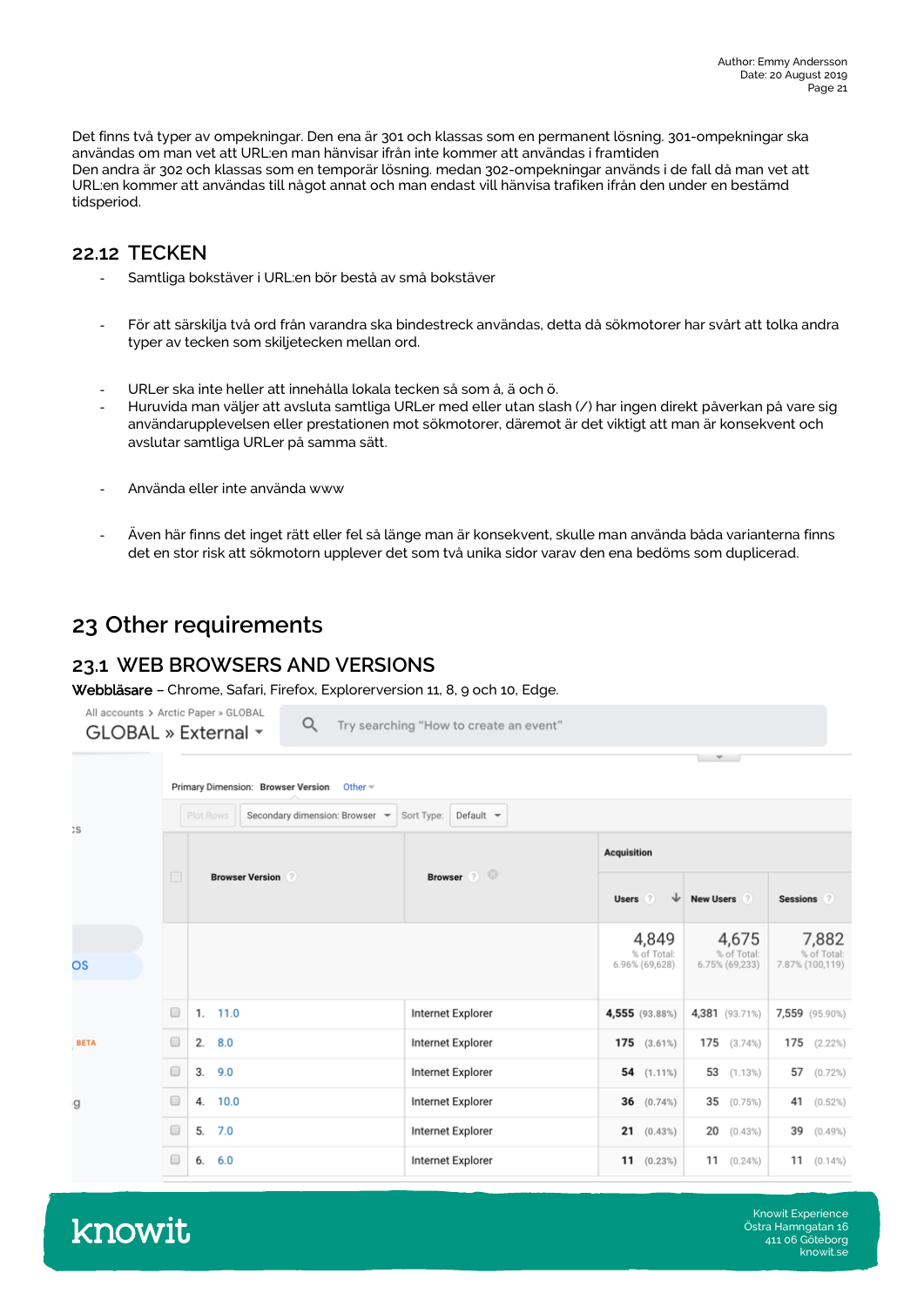Enheter – Mobil Iphone, Apple iPad, Huawei, Windows och Samsung.

# <span id="page-21-0"></span>23.2 PERSONALISATION – REDAKTÖRSKRAV TA UPP I MÖTE

Vissa tabeller behöver personaliseras för USA-marknaden. Vill helst inte ha en USA-site.

# <span id="page-21-1"></span>23.3 JAVASCRIPT MUST BE ENABLED

För att sitens funktioner ska fungera korrekt så måste klienten ha javascript aktiverat.

# <span id="page-21-2"></span>23.4 COOKIES MUST BE ENABLED

För att sitens funktioner ska fungera korrekt så måste klienten acceptera cookies.

# <span id="page-21-3"></span>23.5 RESPONSIVE DESIGN

Siten kommer att göras responsiv för att anpassa sig efter enhetens displaystorlek. Funktioner kommer att anpassas för att passa formatet. Anpassning som görs är att funktioner kan ändra storlek och form, men även att vissa funktioner helt döljs då displaystorleken är mindre.

# <span id="page-21-4"></span>23.6 MARKETS AND LANGUAGE VERSIONS

Sidan ska ha stöd för flera marknader. Varje marknad har stöd för ett språk. De marknader som finns i dagsläget är engelska (master) www.arctcipaper.com, Sverige www.arctcipaper.se, Polen arctcipaper.pl.

### <span id="page-21-5"></span>23.7 FAVCION

Det ska finnas en favicon för siten.

### <span id="page-21-6"></span>23.8 SSL

Hela sidan ska använda SSL.

### <span id="page-21-7"></span>23.9 EPISERVER GENERELLA KRAV

- Använd ikoner i sidträdet för olika sidtyper.
- Benämningen på egenskaper, block och sidtyper ska vara på engelska.
- Förhandsgranskning av block ska finnas.
- Nugets

### <span id="page-21-8"></span>23.10 CISION

Press releases and publications are fetched from Cision. The current site code includes a project (ArcticPaper.Cision.Integration) that reads information from Cision's feeds and this code can be reused on the new site for fetching press release related information.

### <span id="page-21-9"></span>23.11 EUROLAND

Stock and share information is displayed through an iframe showing a page on euroland.com (http://tools.euroland.com/tools/ticker/scrolling/?companycode=pl-atc&lang=en-gb). Depending on if and how the new site will show similar information we might want to fetch stock information from an API and display it according to the new site's look and feel.